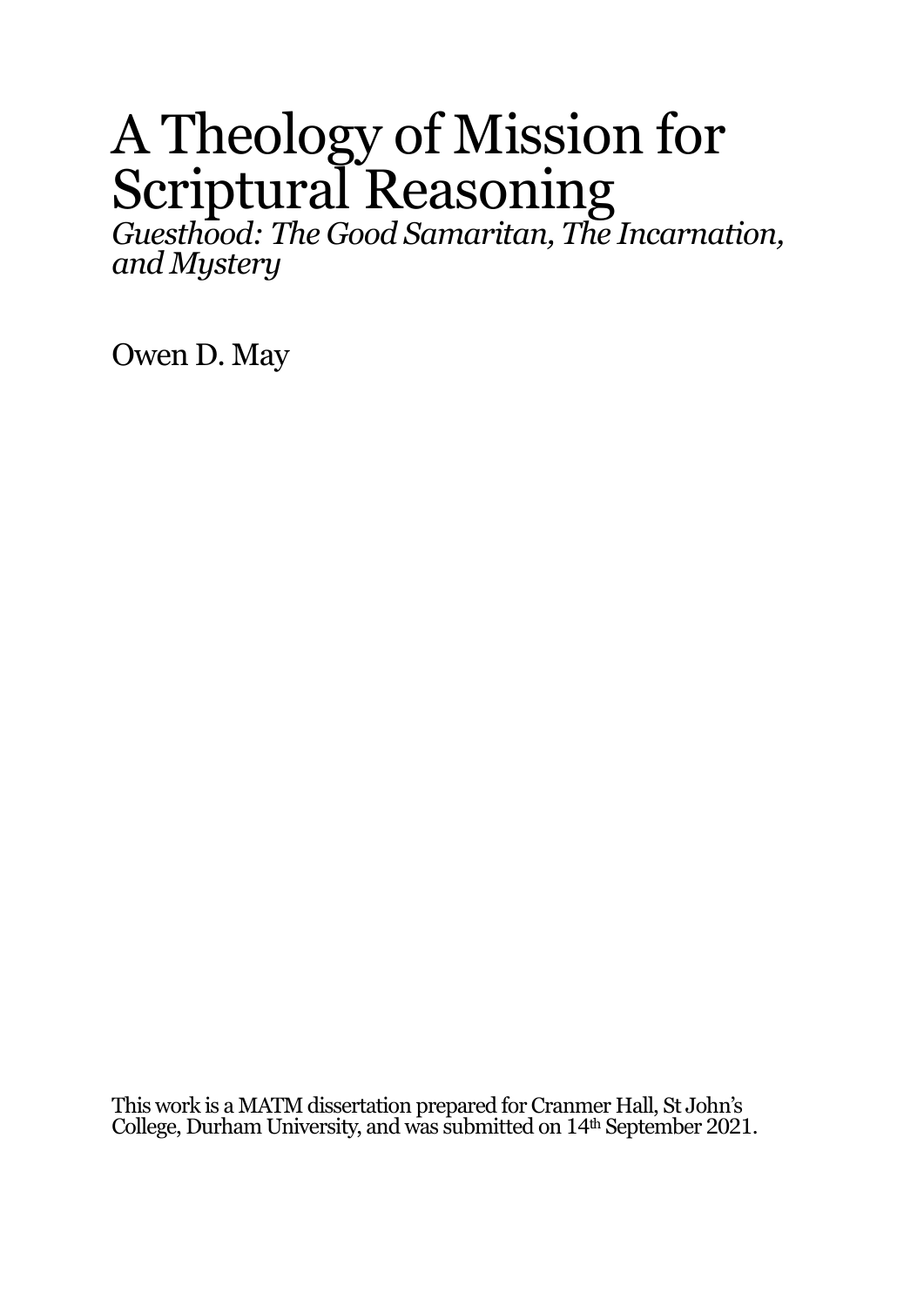# Introduction

This dissertation is a theology of mission for Scriptural Reasoning (SR) that speaks into the context of evangelical non-participation in interfaith dialogue. Dialogue in SR is analysed through the dynamics of hospitality in order to claim that the key barrier to evangelical participation in SR is due to the requirement to assume the role of guest - the role of guest is perceived to be a problematic mode-of-being in mission because it is inherently vulnerable, carries fears of compromise, and is considered ineffective for the purposes of mission. I hypothesise that the priorities of Evangelicalism favour 'hosthood' and delegitimize 'guesthood' as modalities in mission.

The aim of my theological reflection is to establish 'guesthood' as a necessary and legitimate mode-of-being in mission in order to present SR as a unique opportunity for evangelicals to explore an alternative form of mission amongst other faiths.<sup>1</sup>

To accomplish this, I address three issues identified in 'guesthood' (vulnerability, compromise, and ineffectiveness) and challenge their legitimacy as grounds for non-participation in interfaith dialogue. Chapter I explains the connection between hospitality and SR and defines how vulnerability, compromise, and ineffectiveness are characteristics of 'guesthood'. Chapter II offers a literature review of two prominent titles on hospitality and highlights how 'guesthood' has been neglected as a missiological mode-of-being. Chapter III explores Sam Wells's exegesis of the Good Samaritan (Luke 10:30-37), further substantiating Wells's work by realising the connections it holds with the dynamic of hospitality: our 'guesthood', Christ as host, and implications for interfaith dialogue. Chapter IV explores the inverse of the previous chapter, examining the incarnation as Christ's 'guesthood' and argues that this is a pattern for mimesis in mission. Chapter V offers an epilogue that ties together the questions and issues raised throughout this dissertation. Ultimately, I conclude that adopting the role of guest in mission amongst other faiths requires a holistic conception of reconciliation, which is a mystery. Evangelicals must increase their theological tolerance for mystery if they are to perceive the legitimacy and value of 'guesthood' in interfaith dialogue.

### Clarification of Chosen Resources

Given that my theological reflection centres on Wells's exegesis of the Good Samaritan, the incarnation, and mystery, it is important to clarify that I am not seeking to defend Wells's thesis of 'being with', to advocate any particular vision for 'incarnational mission', or his own concept of mystery. <sup>2</sup> Critical engagement with Wells's notion of 'being with' is too broad a task to meaningfully undertake in this project, though it is no doubt relevant. <sup>3</sup> Likewise, the debate that surrounds 'incarnational mission' is both complex and controversial, and often illreceived by evangelical audiences.<sup>4</sup> I have intentionally not advocated use of the terms 'being with' and 'incarnational mission' for this reason. My objective is to offer a standalone reflection on the Good Samaritan and the incarnation *as it relates to guesthood in mission* without carrying the multitude of controversies that follow the 'being with' and 'incarnational mission' debates.

### Rationale

The motivation for this dissertation's subject stems from my own vocational context working with the Rose Castle Foundation (RCF), a Christian organisation that equips leaders of all

<sup>3</sup> SR is an opportunity for 'being with' others and God. See Wells: *Incarnational Mission*, pp.97-98

<sup>1</sup> Sarah Snyder, 'A word about the Word' in *New Perspectives for Evangelical Theology (*Abingdon: Routledge, 2010), p.184

<sup>2</sup> Sam Wells, *Incarnational Mission: being with the world* (London: Canterbury Press, 2018); Sam Wells, *Nazareth Manifesto* (Sussex: John Wiley & Sons Ltd, 2015)

<sup>4</sup> 'John Starke article on incarnational mission: TGC', [https://www.thegospelcoalition.org/article/the](https://www.thegospelcoalition.org/article/the-incarnation-is-about-a-person-not-a-mission/)[incarnation-is-about-a-person-not-a-mission/](https://www.thegospelcoalition.org/article/the-incarnation-is-about-a-person-not-a-mission/) (13 September 2021); 'Tim Chester blog post on incarnational mission', <https://timchester.wordpress.com/?s=incarnational+mission&submit=Search> (13 September 2021);

Ross Langmead, *The Word Made Flesh: Towards an Incarnational Missiology* (Maryland: University Press of America, 2004), pp.IX-X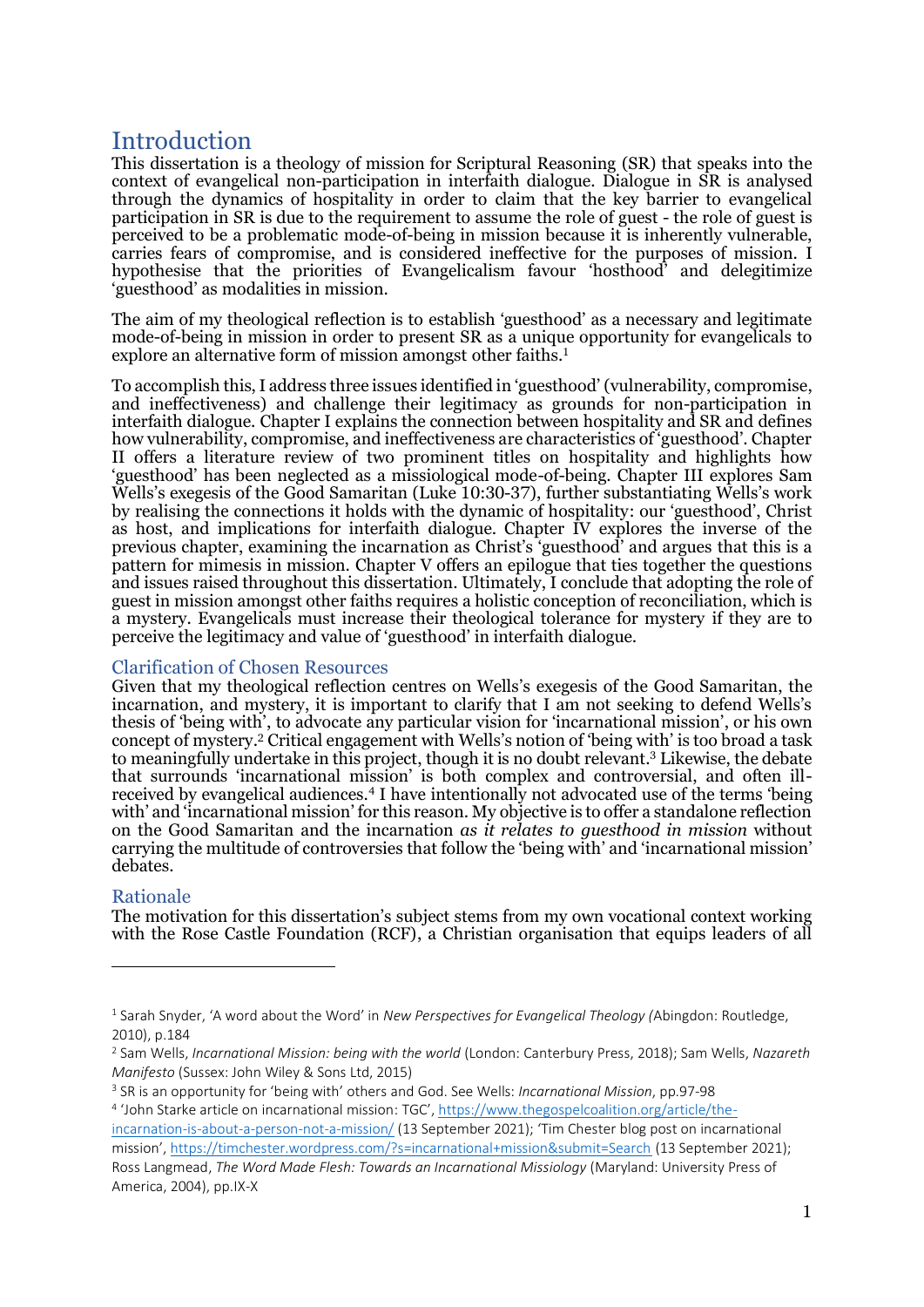faiths as reconcilers.<sup>5</sup> RCF specialises in working with conservative Abrahamic traditions where scripture is formative for identity, belief, and practice. SR, which focuses dialogue around scriptural texts, is the main tool used to build understanding and form relationships. Evangelicals are a key demographic for RCF to engage. However, establishing evangelical buyin to 'interfaith' engagement remains a challenge because the interfaith space is not viewed as a legitimate or priority context for mission, particularly due to associations with a liberal ideology of inclusivism and relativism. If evangelicals are to prioritise relationship-building with those of other faiths, the activity and identity of 'interfaith' must be re-formed *by* evangelicals for purposes that are compatible with - better still, a rich expression of - the evangelical tradition. To accomplish this, further theologies of mission (of which this is just one kind) are required to stimulate perspective change. 6

SR has the capacity to transform perceptions of what interfaith *could be* because of its focus on 'deep-to-deep' engagement between faiths. SR invites individuals of faith to build relationships out of the depths of their authentic religious particularities, offering a rare space where connection is driven by what makes us distinct from one another rather than relying on 'common ground'. Tension and disagreement are welcomed as an inherent quality of what it means for particular and exclusive faith communities to be in relationship with one another, which cultivates the art of 'disagreeing well' within those who participate.<sup>7</sup> Crucially, this approach enables every participant to engage from the fullness of their identity - evangelicals are welcomed to engage with other faiths, authentically, as evangelicals.<sup>8</sup> Evangelicals assume that the gospel will create division (Luke 12:51) when engaging with the religious other. SR anticipates this and welcomes the presence of evangelicals at the table.

SR is also a valuable missiological opportunity. If evangelicals are to engage with deeply committed members of other faiths, particularly other proselytising traditions such as Islam, they are unlikely to succeed in doing so with conventional methods of evangelism (e.g., the Alpha Course).<sup>9</sup> Committed members of other faiths will, like evangelicals, not willingly expose themselves to an overt proselytising agenda of another faith. Therefore, if there is to be engagement with committed members of other faiths *at all*, we must reconceive of mission in such a way that stabilises hierarchy, where no one proselytising tradition possesses increased power and influence over the other. SR provides this context. However, if evangelicals are to realise this opportunity, they must learn to view 'guesthood' as a legitimate mode-of-being in mission due to the mutual exchanging between host and guest roles that exists in the dynamic of SR.

# Chapter I: Evangelicalism, Dialogue, Hospitality and SR Dialogue in SR as hospitality

Dialogue in SR is understood as a hospitable dynamic because participants take turns to 'host' by momentarily welcoming strangers into their tradition through their scriptures.<sup>10</sup> Practically speaking, the 'host' reads their scripture, offers some contextual meaning, and may share the significance of the passage for their community and how it relates to current affairs and contemporary issues. Strangers become guests as they listen, learn, and seek further

<sup>7</sup> 'Cambridge Interfaith Programme and Rose Castle Foundation SR website',

<http://www.scripturalreasoning.org/what-is-scriptural-reasoning.html> (13 September 2021)

<sup>5</sup> <https://www.rosecastle.com/rcf/home> (13 September 2021)

<sup>6</sup> For a similar theological reflection see: Tom Greggs, 'Legitimizing and Necessitating Inter-Faith Dialogue', *International Journal of Public Theology* 4 (2010), 194–211

<sup>8</sup> I recognise that part of being authentically evangelical is to *evangelise,* an issue explored in Chapter V. See Darren Sarisky on SR allowing 'religious commitment to function in every aspect that matters': 'Religious Commitment in Scriptural Reasoning', *Modern Theology* 36:2 (2020), 317-335. See SR FAQs: 'Can members of a Scriptural Reasoning group try to convert each other?'[, http://www.scripturalreasoning.org/faqs.html](http://www.scripturalreasoning.org/faqs.html%20(13) (13 September 2021)

<sup>&</sup>lt;sup>9</sup> Alpha relies on a 'hosting' model of evangelism, see[: https://www.alpha.org/](https://www.alpha.org/) (13 September 2021)

<sup>10</sup> David Ford, *The Promise of Scriptural Reasoning*, (Oxford: Blackwell, 2006), p.5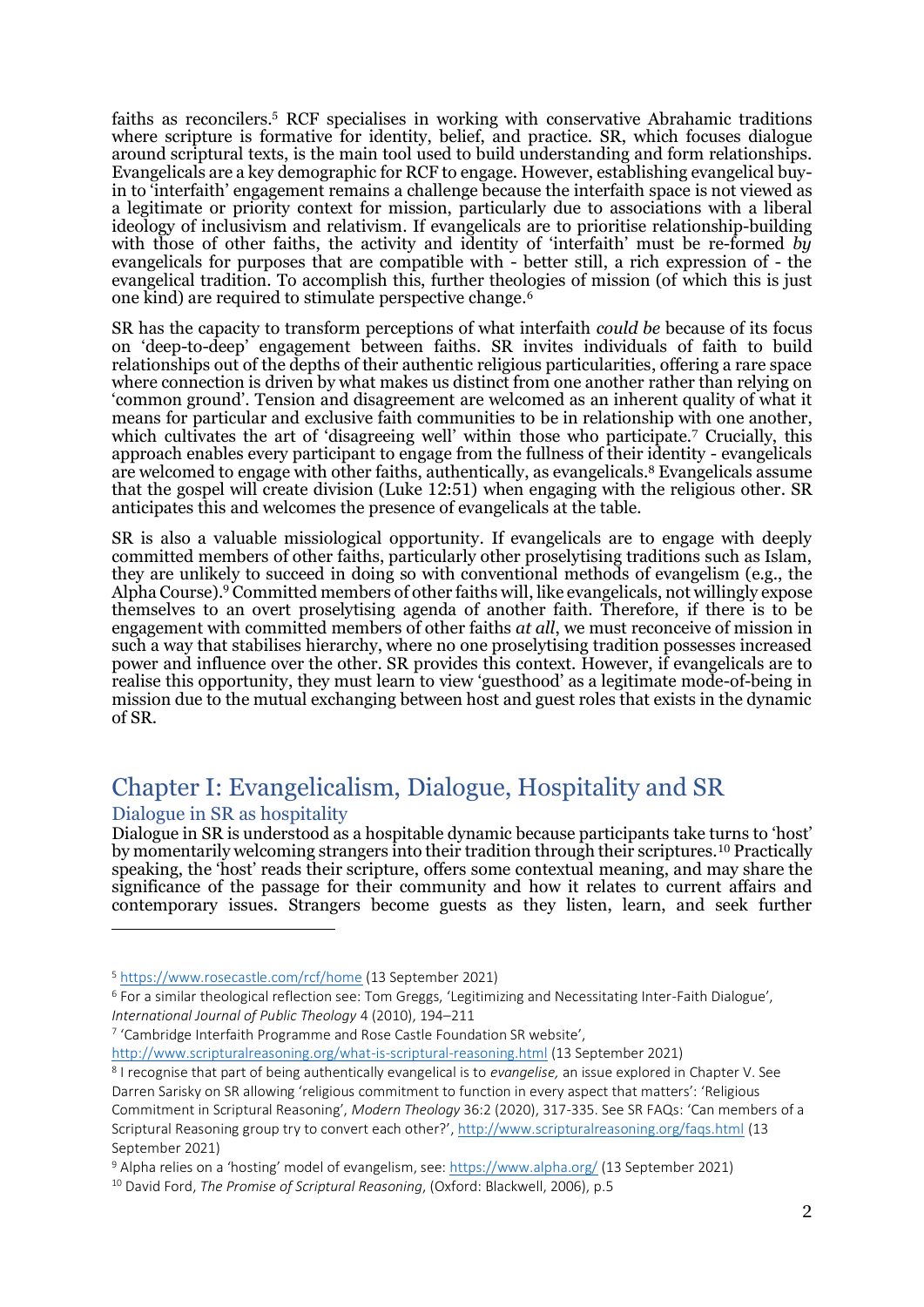understanding by entering dialogue with the host. Guidelines to practicing SR effectively will frequently cite the parallels with hospitality and exhort participants to be 'welcoming, gracious hosts' and 'curious, respectful guests'.<sup>11</sup> Crucially, this practice is mutual and reciprocal. Fruitful dialogue in SR requires successful interchange of the roles of host and guest as new texts are read.

### Hospitality as a hierarchical dynamic

Whilst vulnerability characterises both host and guest in acts of hospitality that carry risk (such as Abraham's encounter with the three strangers in Genesis 18, and within the context of Christian persecution that undergirds the exhortation in Hebrews 13:2), <sup>12</sup> within civil acts of hospitality where there is rule of law, social norms, and customs, the guest is typically exposed to greater degrees of vulnerability while the host possesses greater degrees of power, control, and influence.

Civil hospitality is hierarchical because the host role is dominant. Hosts exercise power and influence over guests because they are in *control* of the key components of hospitality. The key components of hospitality are:

1) 'Welcome': hosts decide whom, how and if they welcome.

2) 'Place': hosts are 'linked with a sense of place that they define as their own and have control over'.<sup>13</sup>

3) 'Provision': an expression of self-identity that, likewise, is controlled by the host.

Sheringham and Daruwalla summarise this dynamic:

'the host in the provision of the act of hospitality is dominant, imposing their sense of order upon the other  $\left[\ldots\right]$  the guest must actively interpret the culture patterns of the host in their effort to fit in'.<sup>14</sup>

 $11$  Ihid.

<sup>13</sup> Colin Sheringham and Pheroza Daruwalla, 'Transgressing Hospitality: Polarities and Disordered Relationships?', in *Hospitality: A Social Lens*, 1st ed. (Amsterdam: Elsevier Ltd., 2007), p.42

 $14$  Ibid., p.36

 $12$  I suggest Abraham's rush to offer hospitality to the three strangers is to establish, by their acceptance of his hospitality, whether they are friend or foe.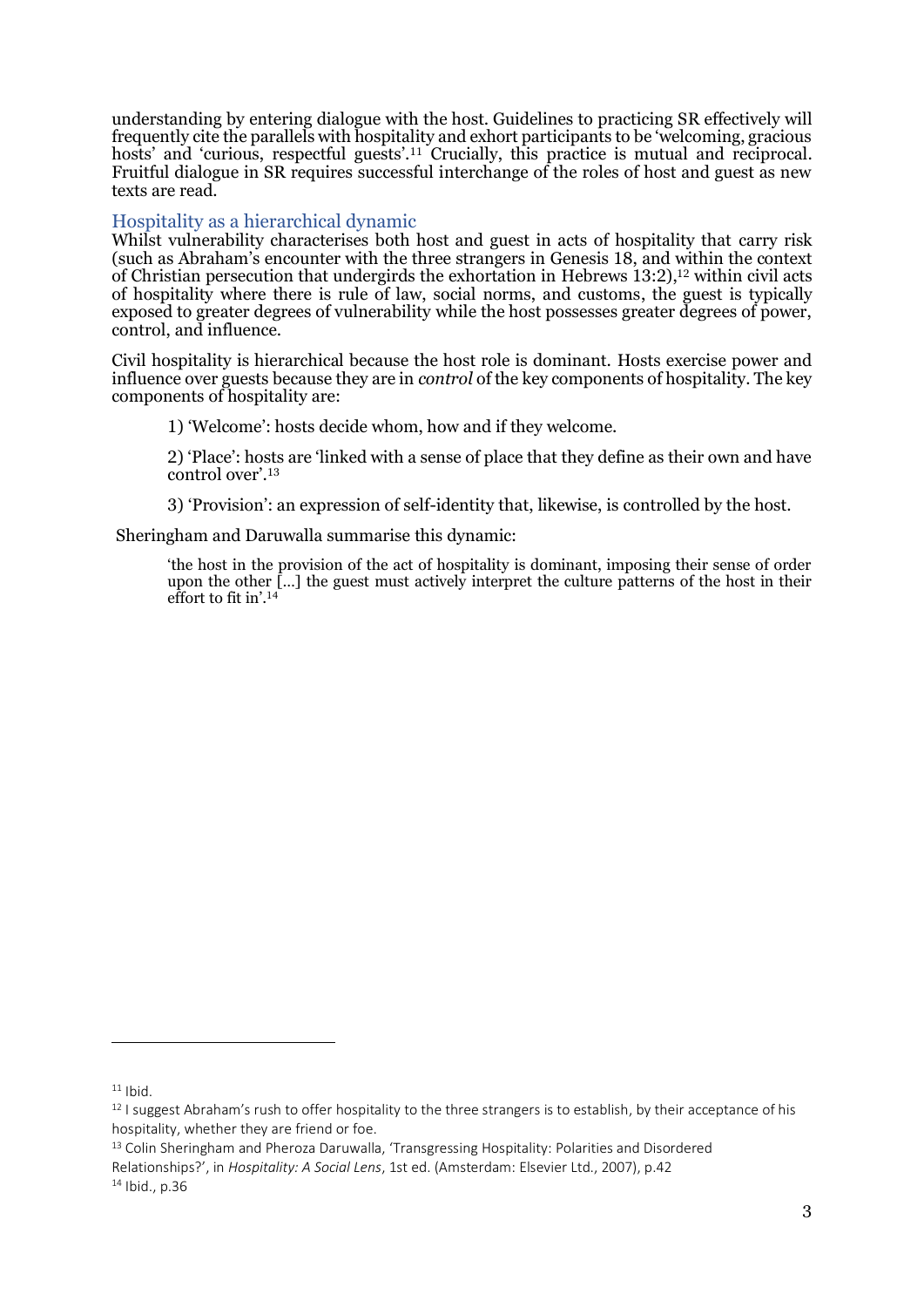The host exercises power and influence by controlling 'welcome', 'place' and 'provision'; the guest is *subject* to the lead of the host in regard to these components. If hospitality is successful, guests should feel 'symbolically elevated'<sup>15</sup> by their hosts (i.e., not *feel* dominated). In acts of established and reciprocal hospitality this is usually the case (e.g., well acquainted friends who invite each other around for dinner). However, when we add the variable of stranger (or degrees of stranger-ness) to the host, the guest's perception or actual experience of vulnerability increases. One might imagine being invited to Buckingham Palace and the social exertion entailed in interpreting the 'culture patterns of the host'. All hospitable encounters sit on a scale of degrees of stranger-ness: the less familiar we are with one another, the greater degree of vulnerability experienced. Familiarity establishes trust and abates the sense of vulnerability. We are more likely to offer/accept hospitality to/from those *who are like us*.

The hierarchical dynamic of hospitality is further reinforced when we consider two additional qualities.

Firstly, 'guest indebtedness' is the experience of a guest receiving valuable provision from their host. Practically and symbolically, this casts the guest as one in *need* and the host as one who is able, through provision, to either meet or neglect these needs. A tacit social contract is established. Because the guest is receiving valuable provision from the host, their behaviour toward the host must be altered. Guests are willingly obliged (successful hosting) or begrudgingly coerced (unsuccessful hosting) to show deference, respect, and gratitude to their host. We can all recall white lies told over dinner plates that we would rather not have finished, with expressions of "that was delicious, thank you!".

Secondly, it is possible to amass the hierarchical privileges of being a host by *refusing to ever become a guest*, or, when assuming the role of guest, to break all expected norms and disregard for one's responsibility (and honour) to uphold the social contract of hospitality, thereby undermining the host. This takes strategic advantage of the hierarchy inherent in hospitality by conceiving of the host role as one's exclusive mode-of-being.

I refer to this hierarchical dynamic inherent in the roles of host and guest through the shorthand 'hosthood' and 'guesthood'. Both terms describe different modes-of-being in mission.

#### Guesthood and Evangelicalism: vulnerability, compromise, ineffectiveness

Evangelicalism is a diverse tradition. Therefore, it is important we offer a definition for reference before elucidating why evangelicals refuse guesthood. David Bebbington's definition is appropriate because it is simple, uncontroversial, and inclusive of most who would affiliate with the term 'evangelical'.<sup>16</sup> This implies that our thesis is not simply addressing a niche issue at the margins of Evangelicalism but should be relevant and significant to a broad audience of evangelicals:

 $15$  Ibid., p.36

<sup>16</sup> Tom Greggs, *New Perspectives for Evangelical Theology* (London: Routledge, 2010), p.5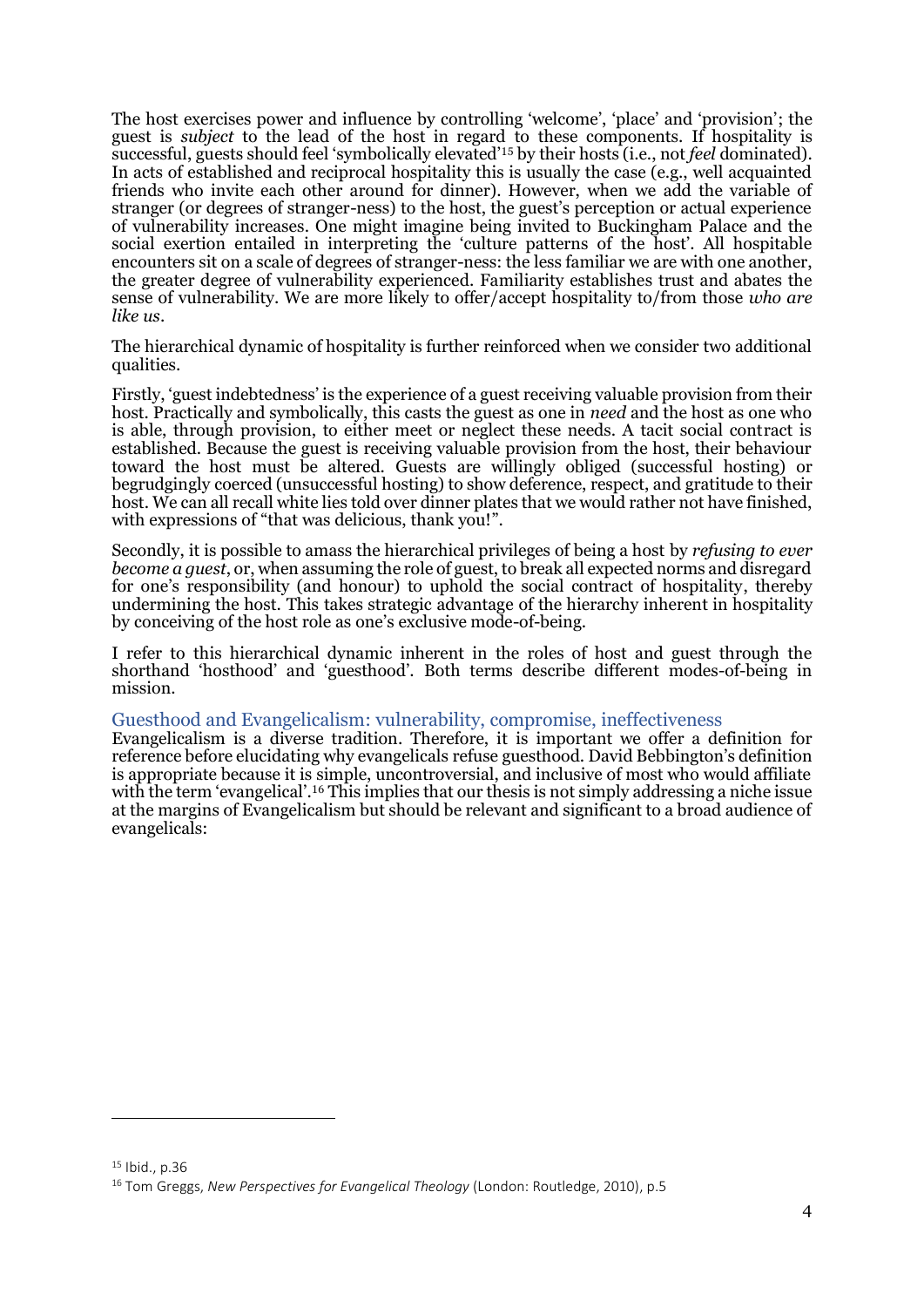'There are the four qualities that have been the special marks of Evangelical religion: *conversionism*, the belief that lives need to be changed; *activism*, the expression of the gospel in effort; *biblicism*, a particular regard for the Bible; and what may be called *crucicentrism*, a stress on the sacrifice of Christ on the cross. Together they form a quadrilateral of priorities that is the basis of Evangelicalism.'<sup>17</sup>

I hypothesis that the priorities of Evangelicalism favour hosthood and delegitimize guesthood in interfaith engagement. Primarily, this is because the priorities are underpinned by an understanding that the evangelical community are custodians of an exclusive, supreme, and superior claim to truth, whose reception by others is of ultimate soteriological significance. Conceptions of special agency and stewardship of 'the Truth' characterise the evangelical disposition toward those who do not possess 'the Truth'.

We can glimpse the validity of this claim when we envisage a few scenarios where an evangelical is asked to reciprocate as a guest with those of another faith: -

An evangelical asks a Muslim if they would like to read the Bible with them. The Muslim agrees and they meet in a café. This has obvious opportunity for mission. Consequently, the Muslim offers to share the Qur'an with the evangelical. The evangelical now feels that the opportunities for mission have diminished and declines the offer.

An evangelical invites a Muslim to their 'seeker friendly' Sunday service. The Muslim attends and brings a friend. The initiative and courage of the evangelical is praised by his fellow congregants. The next day, the Muslim shares his gratitude for the insights he gained by attending the service. He invites the evangelical to attend a Friday gathering at his mosque. Unsure of this, the evangelical politely declines.

What is going on here? I suggest the dynamic of reciprocal hospitality and the requirement to become a guest raises three main issues for the priorities of Evangelicalism.

**i. Vulnerability:** in the preliminary context of both scenarios, the evangelical retains control over welcome, place, and provision. Here, the evangelical is host and they do not need to become a guest. However, when there is reciprocity of these acts - when the Muslim offers welcome, place and provision themselves - the evangelical is invited to become a guest. Guesthood requires relinquishing power by forgoing the control inherent in hosthood and, by default, becoming more power-less, i.e., more vulnerable. We also see how conventional forms of power and influence are held within psychosocial assets: being in the majority group (amongst other evangelicals) and on home turf (in a church building). But what are the real risks of vulnerability in guesthood?

Reciprocity may imply that the Muslim is a firm proponent of their own tradition and not 'susceptible' to the evangelical's efforts to proselytise. The reciprocal offer may also indicate the Muslim's own proselytising intentions. Here, the religious-other-as-host is perceived as a threat: "What if I find I am unable to rebuttal their claims against Christianity?"; "What if I find them convincing and confidence in my faith is shaken?" Refusing guesthood is considered a viable strategy for avoiding an uncomfortable encounter and challenge to one's faith.

These insights lead us to wonder whether SR can be dismissed purely on the grounds that guesthood creates vulnerability. Are we holding on to hosthood for security and comfort? Are we cautious that subjecting ourselves as guests to the religious other may threaten our faith, or change us in unwanted ways?

<sup>17</sup> David Bebbington, *Evangelicalism in Modern Britain: A History from the 1730s to the 1980s* (Leicester: IVP, 1979), pp.2-4.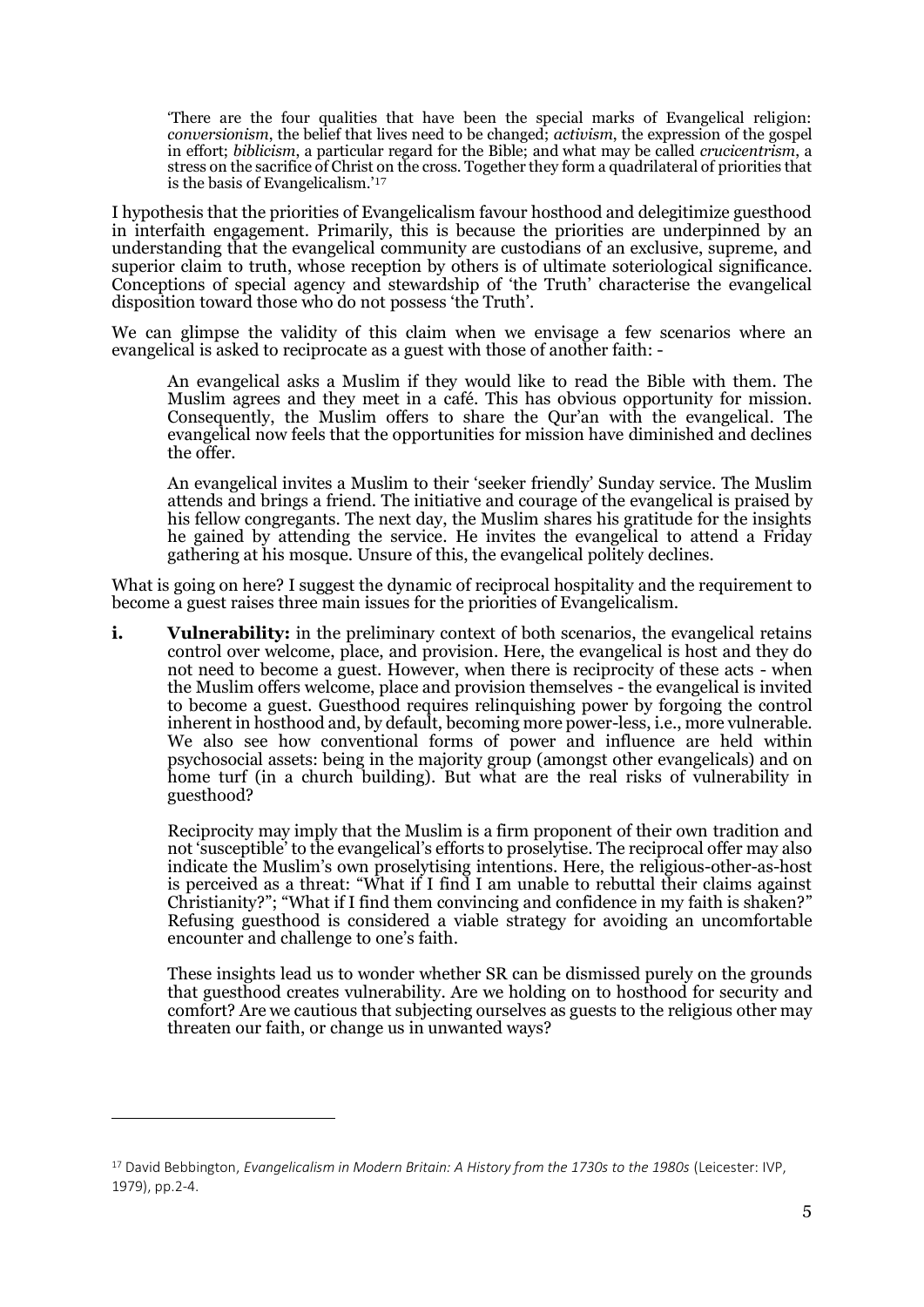**ii. Compromise: '**compromise' relates to the perception that Evangelicalism's exclusive truth claims are being undermined in guesthood by a relativistic and inclusivist ideology (as opposed to competing ideologies described above in 'vulnerability').<sup>18</sup>

Firstly, there is an implicit assumption that a host's provision and place are *valuable* – why else would they be offered? In the context of interfaith dialogue, provision and place are also sacred. In the examples above, we might sense how the acceptance of an offer of hospitality may be given to the assumption (by one's own religious community and/or the host's) that a guest is affirming the value of the host's provision and place. In other words, in visiting a mosque or listening to the Qur'an it may be implied that one is affirming the veracity of these things in themselves. Mutuality is taken to imply mutual value. Within the context of SR, it is as if placing the Bible and the Qur'an alongside one another is an indication of their equal significance and worth (i.e., undermines biblicism). Refusing guesthood could be considered a clear and decisive expression of Christian superiority over other faiths. Lochhead commented on the perceived relationship between dialogue and an inclusive and relativistic ideology over thirty years ago. What he said then equally applies to evangelical perceptions today:

'To enter into 'dialogue' would be to give the impression that matters of faith were negotiable. Dialogue [is] a form of relativism. Dialogue devalue[s] the question of truth. One could not have a dialogue between truth and error.'<sup>19</sup>

Secondly, in a successful hospitality dynamic, we would expect the experience to be pleasant, cordial, and fun. It is possible that the presence of these characteristics is taken to be a further symbolic indicator of compromise. Social agreeableness with the religious other is conflated with theological inclusivism and relativism. Being wellmannered assumes agreement. These sentiments also apply to developing friendships with the religious other. Clearly, this is logically unnecessary, and perhaps a little absurd. Nonetheless, in the context of SR, I have encountered many individuals who struggle to understand that the practice can be civil and respectful *and simultaneously* host disagreement and tension (i.e., disagree well). <sup>20</sup> SR's proximity to the sacred is seen to be too 'awkward' a space to navigate alongside an exclusive faith commitment. Is a commitment to witnessing Christ conceived of, in the evangelical imagination, as incompatible with civil and respectful encounters because evangelism is viewed as an inherently hierarchical and destabilizing action? It is possible that the 'be civil and respectful' component of disagreeing well is viewed as a symbolic undermining of the supremacy of Christian truth (which challenges all four priorities of Evangelicalism).

Thirdly, the evangelical may find themselves questioning their integrity by accepting hospitality with intentions to proselytise. The tacit social contract of hospitality must be honoured, and evangelicals intuitively understand that the priority of conversionism does not honour the contract. They are torn between authenticity of evangelical expression and not usurping the host by trying to convert them. Evangelicals can welcome others into their place and offer their provision, but a reciprocated dynamic would leave evangelicals feeling disingenuous and insincere (compromised). It is easier and clearer to uphold the priority of conversionism by refusing guesthood.

These three 'compromise' issues demonstrate that the symbolic gestures of hospitality in SR contend with perceived associations with liberalism, whose inclusivist and relativistic ideology is considered incompatible with Evangelicalism. However, SR is

<sup>&</sup>lt;sup>18</sup> David Lochhead offers four types of ideologies to engage in interfaith dialogue with. Lochhead's 'ideology of Partnership' describes the liberal position that has been advocated by John Hick and others and is the predominant ideology within the landscape of 'interfaith' activity today: David Lochhead, *The Dialogical Imperative: A Christian Reflection on Interfaith Encounter* (Eugene, Wipf and Stock, 1988), pp.5-26 <sup>19</sup> Ibid., p.19

<sup>&</sup>lt;sup>20</sup> My understanding of what 'respect' entails is elucidated on p.16 where I describe what it means to 'receive' from the religious other.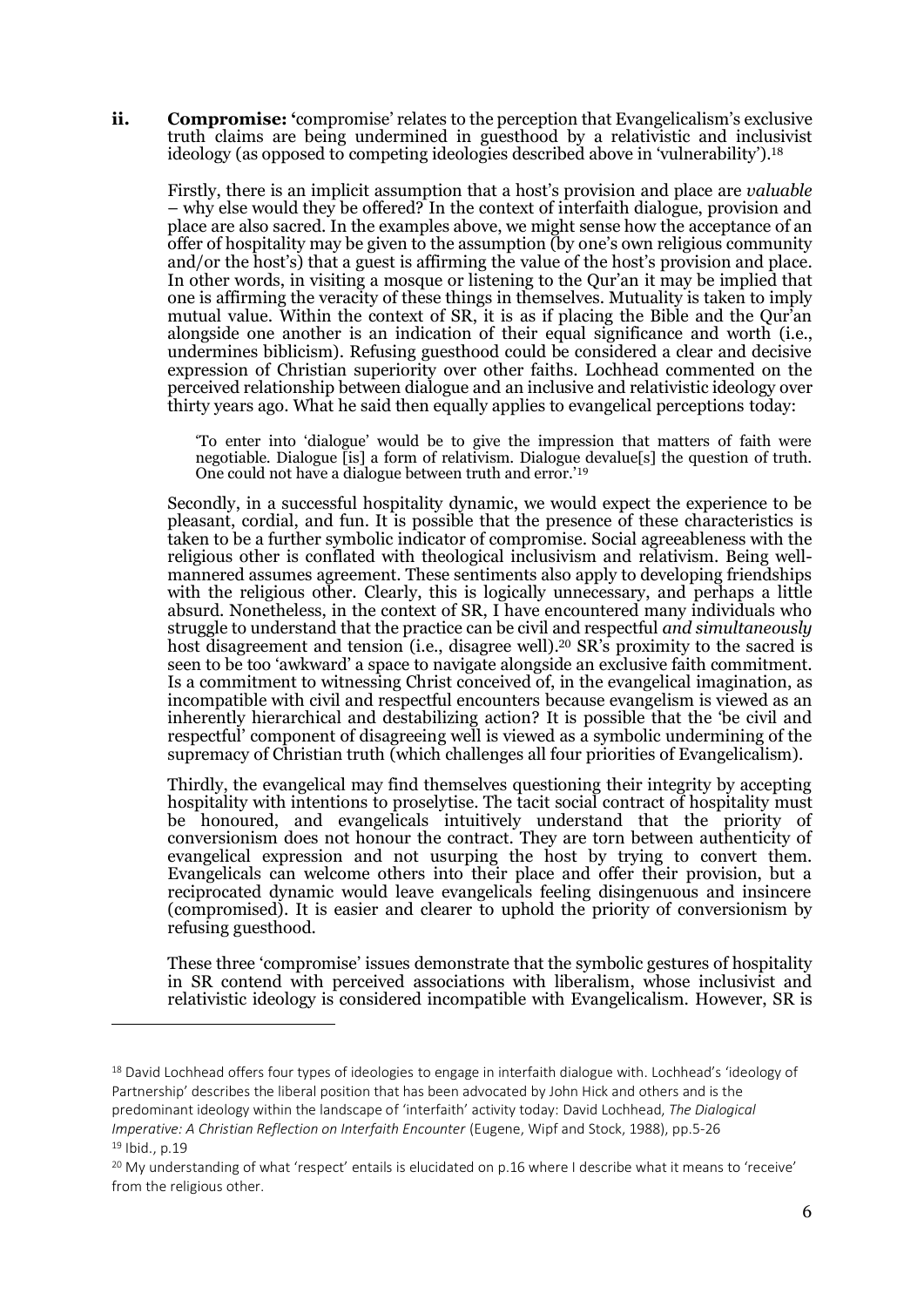not driven by this ideology and welcomes exclusivist faith traditions. Therefore, reframing the meaning of the 'symbols' of hospitality is crucial for evangelical participation.

**iii. Ineffectiveness:** ineffectiveness describes the fact that guesthood as a mode-ofbeing in mission, and dialogue as context for mission, are perceived to be inconsequential and diminish the 'yield' of activism. I postulate that hosthood is believed to be related to a greater likelihood of converting the religious other and is considered a 'more effective' means of 'doing mission'. This is underpinned by an emphasis on the significance of our agency in affecting the outcomes of mission.

A basic observation to support this is that dialogue reduces the efficiency of communication for the purposes of conversionism because, by definition, equal airtime is given to the partner in dialogue. If one sees very little value in the partner's reciprocal 'provision' (as noted in 'compromise' above) then dialogue is wasted capacity.

Conversionism implies that people are wrong about matters of theological truth and soteriological significance. If Evangelicalism's exclusivity claims are the answer to this salvation dilemma, then building mutual relationships with others becomes a trivial and neglectful priority. This highlights the important issue of the place of reconciliation in the evangelical imagination. Is reconciliation a ministry of evangelism and conversion, reconciling individuals to God? Or is it also a ministry of reconciliation amongst a divergent and fractured humanity? The evangelical might argue that the latter is only accomplished through the former (we are reconciled to one another *in Christ*).<sup>21</sup> The value of modalities of mission are weighed by their prospects for 'effectiveness' in converting the religious other. Conversionism is the priority.

Exerting oneself for the sake of the gospel (activism) and converting others (conversionism) is largely believed to be achieved through preaching: '[p]reaching the gospel [is] the chief method of winning converts.'<sup>22</sup> This emphasis is understandable when we consider Paul's weighting on the *proclaimed* kerygma as the power of God to transform (1 Cor 1:18-2:5). Additionally, Paul's homiletic formula for the salvation of the nations in Romans 10:14-17 leaves no doubt that responding in faith to Christ comes from *hearing* the message. Hearing and responding in faith will only occur if someone preaches the message. Therefore, preaching is considered God's elective mode of establishing faith and the preacher as a key agent in bringing about conversion. Preaching as a form of one-way communication indicates that the principal way in which we conceive of participating in the conversion of others is through a *monological* activity. Coupled with the association of the pulpit and the task of preaching as characteristically authoritative, we can begin to see how engaging in dialogue reduces the perceived potency of activism, where guesthood cannot or should not embody the same degree of authority. Additionally, preaching is an activity that typically takes place in a church or a space 'that the host defines as their own and has control over'. Conventional forms of evangelism often invite non-Christians to services or events on evangelical home turf. <sup>23</sup> The Evangelical conception of the modality of activism may lend itself wholly to hosthood and to monologue because this is regarded as the 'elected' and most effective way of achieving the priority of conversionism. The hierarchical nature of this is self-evident. Dialogue is considered a wasteful disservice to the gospel because it is not perceived to achieve anything.

<sup>21</sup> Cf. 2 Cor. 5:18-21

<sup>22</sup> Bebbington, *Evangelicalism*, p.5

<sup>&</sup>lt;sup>23</sup> For example, the Alpha Course. All four principles of George Ritzer's notion of McDonaldization relate closely to dominant hosthood, especially 'control' and 'efficiency'. Pete Ward critiques the ways in which Alpha can be considered McDonaldized religion. I would add it is a form of evangelism that heavily relies on 'hosthood'. See: Pete Ward, 'Alpha – The McDonaldization of Religion?' *Anvil* Volume 15 No. 4 (1998), 279-286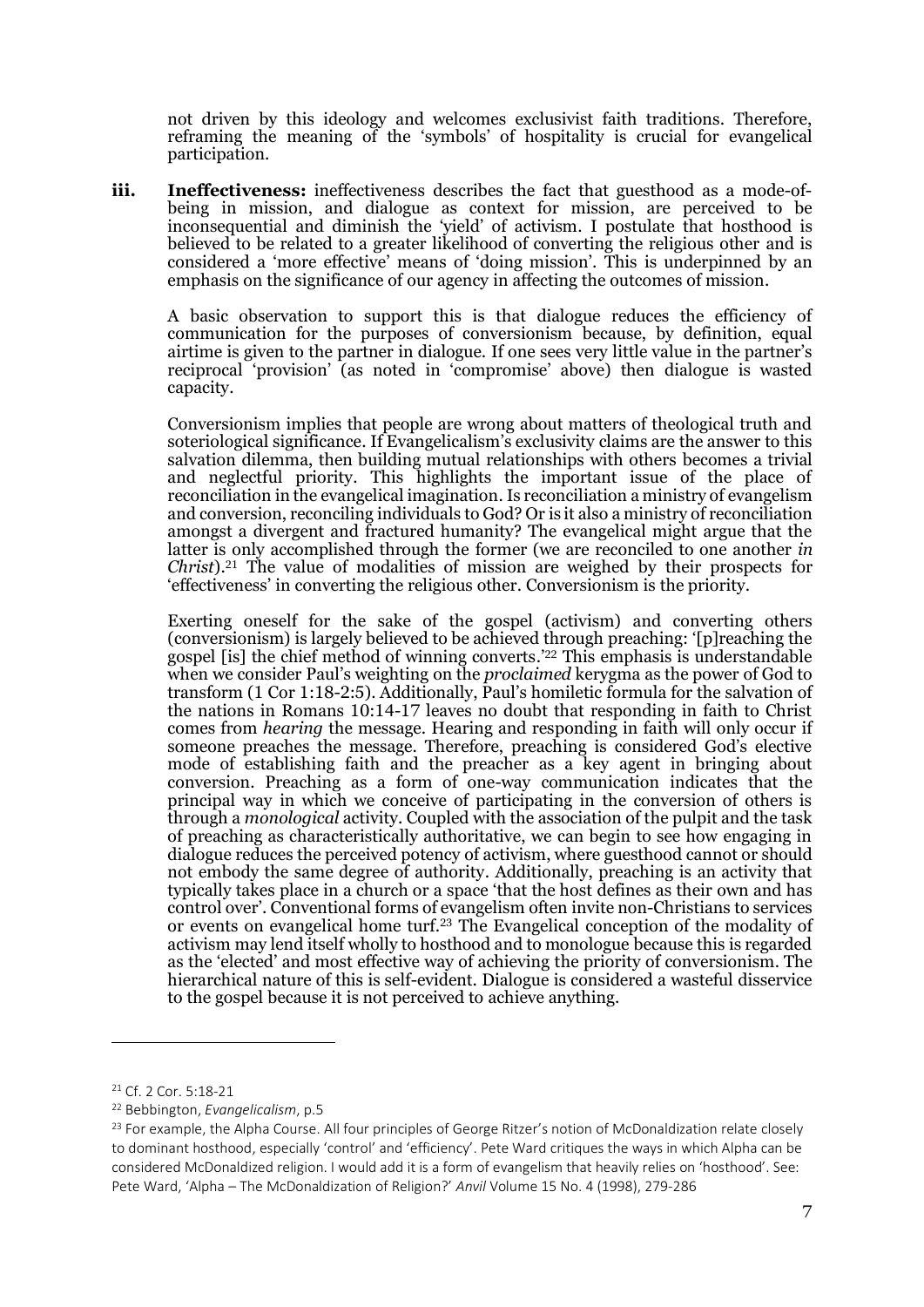In summary, Evangelicals are potentially rejecting dialogue because they sense guesthood to be an improper mode-of-being for mission, establishing a view that interfaith dialogue is not a legitimate or worthwhile context for missiological encounter because it undermines the special status of the evangelical community's relationship to, and responsibility to proclaim, 'the Truth'. We have described this in terms of '**vulnerability'**, exposing oneself to the power and control of the other who could be a threat; '**compromise'**, perceiving the symbolic acts of hospitality (mutuality and reciprocity) to represent an undermining of exclusivity; and '**ineffectiveness'**, considering preaching the gospel (enacted as monologue and hosthood) to be God's elected mode for transforming lives, which upholds the priority of conversionism whilst diminishing the value and importance of reconciliation across faith divides without the requirement to convert.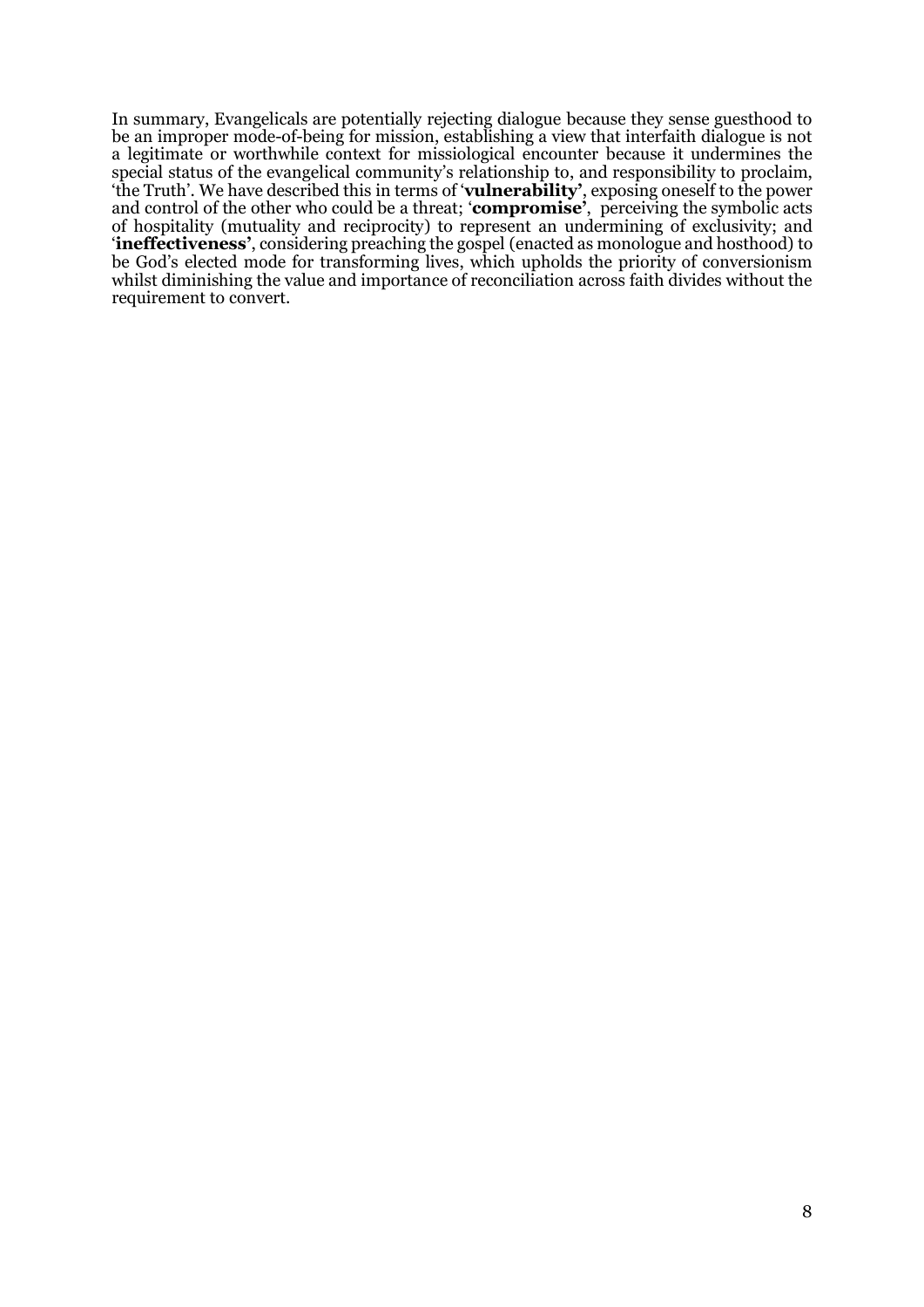# Chapter II: Hospitality as being host *and* guest

In this chapter, I suggest that theological literature on hospitality has overlooked the category and significance of 'guesthood' in mission. There are two prominent titles that have been popularly received for their work on hospitality: Christine D. Pohl's *Making Room: Recovering Hospitality as a Christian Tradition* (1999) and Hans Boersma's *Violence, Hospitality and the Cross* (2006).<sup>24</sup>

Pohl's guiding premise is that hospitality, having become transactional and commercialised in the 21st century, has largely lost its moral dimension. She seeks to recover hospitality for ministerial and missional purposes because it is a 'spiritual obligation [and] a dynamic expression of vibrant Christianity'.<sup>25</sup> Pohl focuses her attention on how the Church can address issues of alleviating poverty and lack of welfare amongst those in genuine need. She recognises that hospitality is not just about what hosts *provide* in physical provision but also about what hosts *receive* from their guests in spiritual blessing. Considering this, she further recognises that offering hospitality to strangers is a significant dimension of what it means to welcome Christ as our guest (i.e., we *host* Christ through the stranger). 26

My contention with Pohl is her assumption that what the Christian tradition of hospitality has to offer mission is solely a notion of hosthood. In considering the missiological implications of hospitality, she never once entertains the idea that *being a guest* might be a means to engage in mission. Pohl has taken the dynamic of hospitality and largely established it as a synonym for hosting: 'hospitality *to* strangers', 'being a community *of* hospitality', '*welcoming*  strangers'. Not surprisingly therefore, Pohl exclusively focuses her attention on the characteristics of hosting well and is largely concerned by issues that arise from the host perspective (e.g., guests taking advantage of hospitality and whether welcoming strangers is too risky).<sup>27</sup> Subtly, Pohl suggests an underlying objective of the host role is to empower disempowered guests to eventually take up the role of hosts themselves.<sup>28</sup> In balance, Pohl's work on hospitality is important, Christians need to be better hosts to those in need (e.g., in the ongoing global refugee crises) but her work is a treatise on hosthood, *not the holistic dynamics of hospitality* that also includes guesthood. Wells observes that the Western mindset 'works for' others by providing what they do not have because we are driven by an ideological conviction that the human predicament is about limitation. <sup>29</sup> Pohl's understanding of the relevance of hospitality to mission is largely driven by this ideology, assuming that Christians are the 'haves' who *provide* through their comparatively abundant resources what the 'have nots' need to *receive* (this notion, outside of Pohl's work, transfers onto 'sharing the gospel' too). The assumption of being a host is akin, in many ways, to the problems that Wells identifies in 'working for' models of engagement. <sup>30</sup> Pohl recognises that Christ comes to us as a stranger and a guest but fails to consider how this might be archetypal for our own mode-ofbeing in mission (which I explore in Chapter IV).

Boersma, likewise, offers one side of the dynamic of hospitality. His work is 'a discussion of how human hospitality is underwritten by God's hospitality in Jesus Christ' in which he focuses his attention on atonement theology as God's hospitality. God gives himself in Christ to welcome us into eternal fellowship.<sup>31</sup> In this model, Boersma rightly identifies Christ-ashost. The cross is an act of welcome. Boersma sees this typology as grounds for us to 'partner' (cf. polarities below) with Christ in hosthood. Primarily, he considers the Church to be Christ's

<sup>29</sup> Wells, *Nazareth Manifesto,* pp.35-49.

<sup>24</sup> Hans Boersma, *Violence, Hospitality and the Cross: Reappropriating the Atonement Tradition* (Grand Rapids: Baker, 2006); Christine Pohl, *Making Room: Recovering Hospitality as a Christian Tradition* (Grand Rapids: Eerdmans, 1999)

<sup>25</sup> Pohl, *Making Room,* p.4

<sup>26</sup> Ibid., p.8

<sup>27</sup> Ibid., p.8

<sup>28</sup> Ibid., p.11

<sup>&</sup>lt;sup>30</sup> 'Working for' dehumanises people by treating them, or their needs, as a problem to be fixed. See: Wells, *Nazareth Manifesto,* pp.20-27; 100-109

<sup>31</sup> Boersma, *Hospitality*, pp.15-16; 27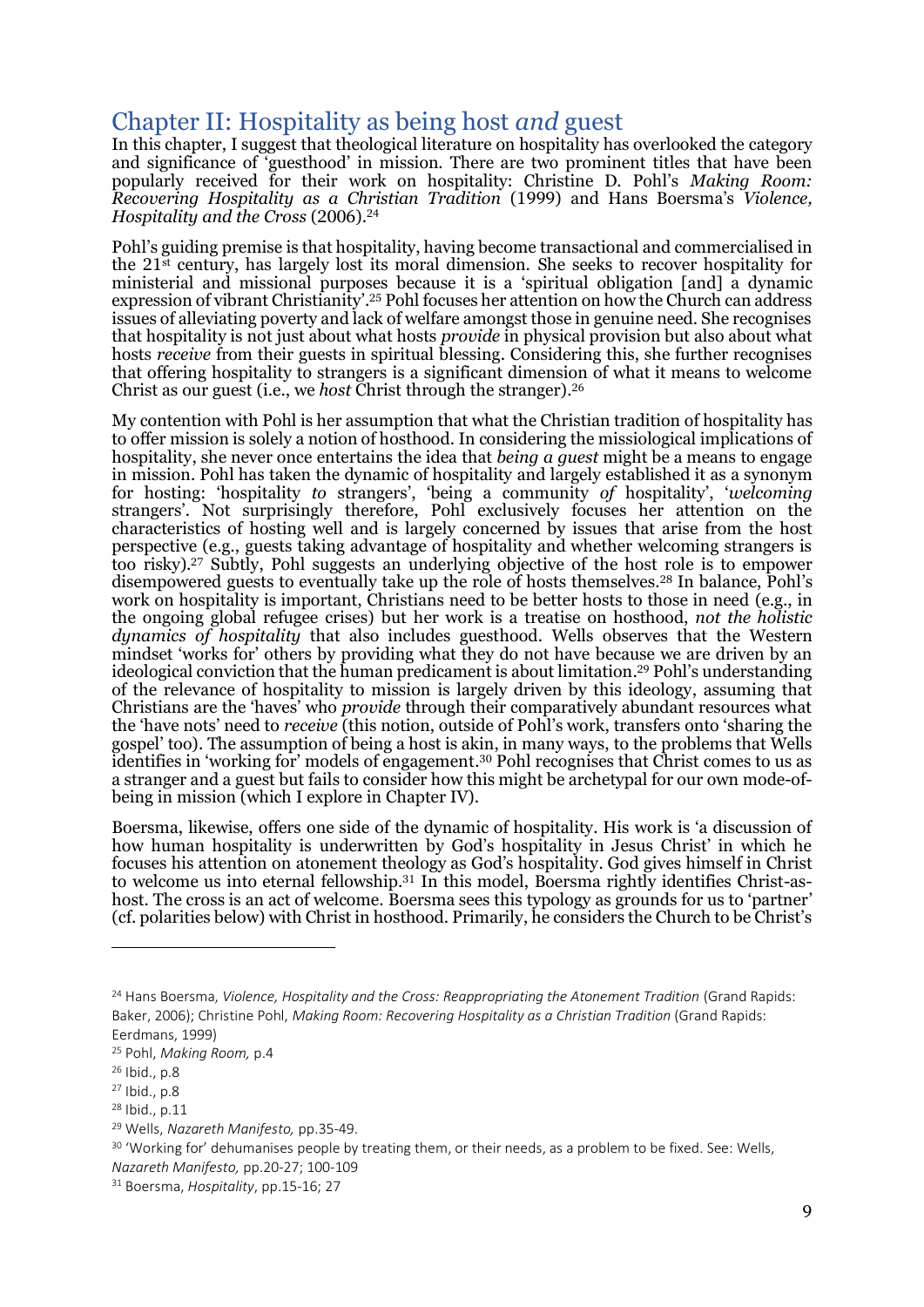presence in the world, whose task is to continue the 'welcome' of Christ through administering the sacraments (e.g., the eucharist) and preaching the gospel (cf. 'ineffectiveness' and the role of preaching).<sup>32</sup> It is important to note that this view of mission is underwritten by an assumption of the significance of the Church's agency in mission.

I challenge Boersma's emphasis on Christ-as-host by suggesting that, ultimately, the *raison d'etre* for Christ being on the cross is because *he has subjected himself as a guest to the worldas-host*. This is a deep subversion of the hospitality dynamic. The Lord of Hosts, through kenotic self-giving, relinquishes his title, privilege and power and becomes a guest with no status. In juxtaposition to Boersma, I suggest an alternative image of the crucifixion which sees it not as Christ's welcome to the world but the climax of Christ's hospitable encounter with the world as host. The cross is the *world's act of welcome to Christ*.

Holding together these two images of the cross is perplexing because Christ's *powerlessness* defines *both his hosthood and his guesthood*. These subversions of power confuse 'which way is up' in the hospitality dynamic because both images are legitimate and yet they blur the binary of the host and guest roles. Is Christ host, welcoming the world? Or is he its guest, subject to its dominant cruelty? Both images are important and there is no need to do away with either one. However, this does highlight a limitation of a rigid conception of hospitality, which, admittedly, I am using as a conceptual tool throughout this dissertation. Should we be guests in mission, or hosts? Arguably, both. Either way, if our mode-of-being in mission is following Christ's example, we will not be amassing the privileges of conventional forms of power, particularly within the hierarchal dynamic of hospitality. Hosthood has largely been assumed in the literature, often without question or comment, and further light needs to be shed on its neglected counterpart: guesthood. Guesthood refers to two differing orientations. Firstly, in Chapter III, our exploration of the Good Samaritan recognises the typology of Christ-as-host, but our primary focus is the missiological implications of our being *guests of the religious other and guests of God*, which, as we will elucidate, are one in the same. Secondly, Chapter IV explores *Christ's guesthood* in the incarnation and suggests that this is a pattern for mimesis in mission.

<sup>32</sup> Ibid., pp.206-208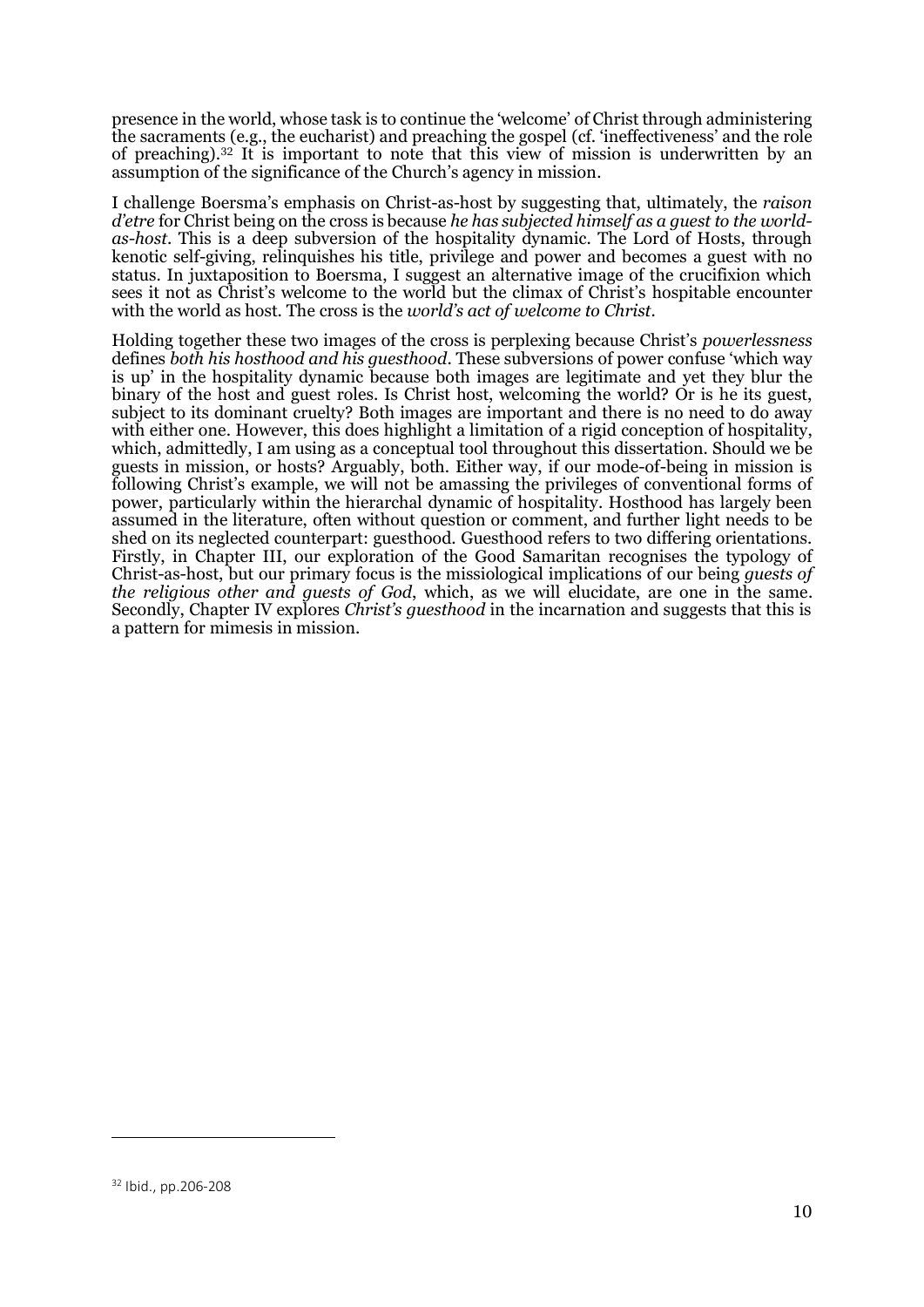# Chapter III – The Good Samaritan

In this chapter we develop Wells's exegesis of the Good Samaritan (Luke 10:30-37) by exploring its intersections with hospitality and guesthood. <sup>33</sup> My purpose is to critique the validity of the three issues identified in Chapter I ('vulnerability', 'compromise', and 'ineffectiveness') in order to substantiate guesthood as a necessary and legitimate mode-ofbeing in mission.

### **Mystery**

Before commencing commentary on the Good Samaritan, it is necessary for me to provide categories for 'mystery' because, whilst it receives focused treatment in Chapter V, it is an essential component for communicating my argument at this juncture.

I claim that an additional rationale for evangelicals favouring hosthood as a mode-of-being in mission is because it provides stability, clarity, and definitiveness. However, this is achieved through theological misemphasis and 'demystification' that proves detrimental for mission. Mystery concerns itself with the irresolvable (and perhaps paradoxical) tensions that exist between the modalities of hosthood and guesthood. We can describe these tensions through polarities.<sup>34</sup> The key to legitimising and recognising the value of guesthood is contingent upon properly managing polarities, learning to deal with and tolerate the tensions that arise in doing so. Managing polarities effectively recognises the value of two poles that are qualitatively contradictory. What is required is not a static response that solely emphasises one pole (which, as above, offers the advantage of stability, clarity, and definitiveness) but a response that is dynamic, moving between the two poles with their respective emphases and managing the tensions of the contradiction. There are two primary polarities that I suggest are relevant to hosthood and guesthood. The first is concerned with our *agency* in mission (Participant OR Partner). The second is concerned with reconciliation and the *goal* of mission (Relationship OR Results), which we address in Chapter V.

The Participant OR Partner polarity relates to whether we primarily view our agency in God's mission as his 'Partner', working *with him* or *for him* to achieve the goals of mission, OR whether we conceive of our role as a 'Participant' in God's mission, who uses our engagement in mission as much for transforming us as for transforming others. This gets complicated because this polarity splinters into further polarities that are unavoidably relevant.

To emphasise 'Partner' is to believe that God is 'Knowable' (Unknowable OR Knowable) and with this knowledge we 'Provide' (Reception OR Provision) the gospel and are empowered to do so with authority, certainty, and confidence. The gospel is something that *we* bring that transforms others. Furthermore, in 'Partner', our agency is significant. This emphasises that others' reception of God's grace is a matter of their personal 'Free Will' (Election OR Free Will). 'Partner' says that exertion (cf. activism) can affect the outcome of mission by influencing others' wills to 'accept Christ', and that we have a meaningful, perhaps essential, role to play in mission. Emphasis on 'Partner' produces hosthood as a mode-of-being in mission.

To emphasise 'Participant' is to believe that God is 'Unknowable' (Unknowable OR Knowable) and that we humbly 'Receive' (Reception OR Provision) from God whatever grace and understanding he wishes to bestow, being aware of the limitations of our comprehension. Receiving the gospel requires that we recognise God's 'Elective' grace (Election OR Free Will). 'Election' determines that all that is given by God is a gift and that we cannot force God's hand one way or the other (including converting someone). God is the sovereign distributor of grace, not us. Therefore, mission is characterised by anticipation of what God will do, not what we will do. Emphasis on 'Participant' produces guesthood as a mode-of-being in mission.

We must see these polarities not as either/or statements but instead learn to straddle the inherent tensions of a both/and perspective that sees the value of both (Participant AND

<sup>33</sup> For Wells's exegesis of the Good Samaritan see: *Nazareth Manifesto*, pp.86-99

<sup>34</sup> The concept and method of polarities all credited to: Barry Johnson, *Polarity Management: Identifying and Managing Unsolvable Problems* (Massachusetts: HRD Press, 2014); Barry Johnson; Roy Oswald, *Managing Polarities in Congregations* (Maryland: Rowman & Littlefield, 2014)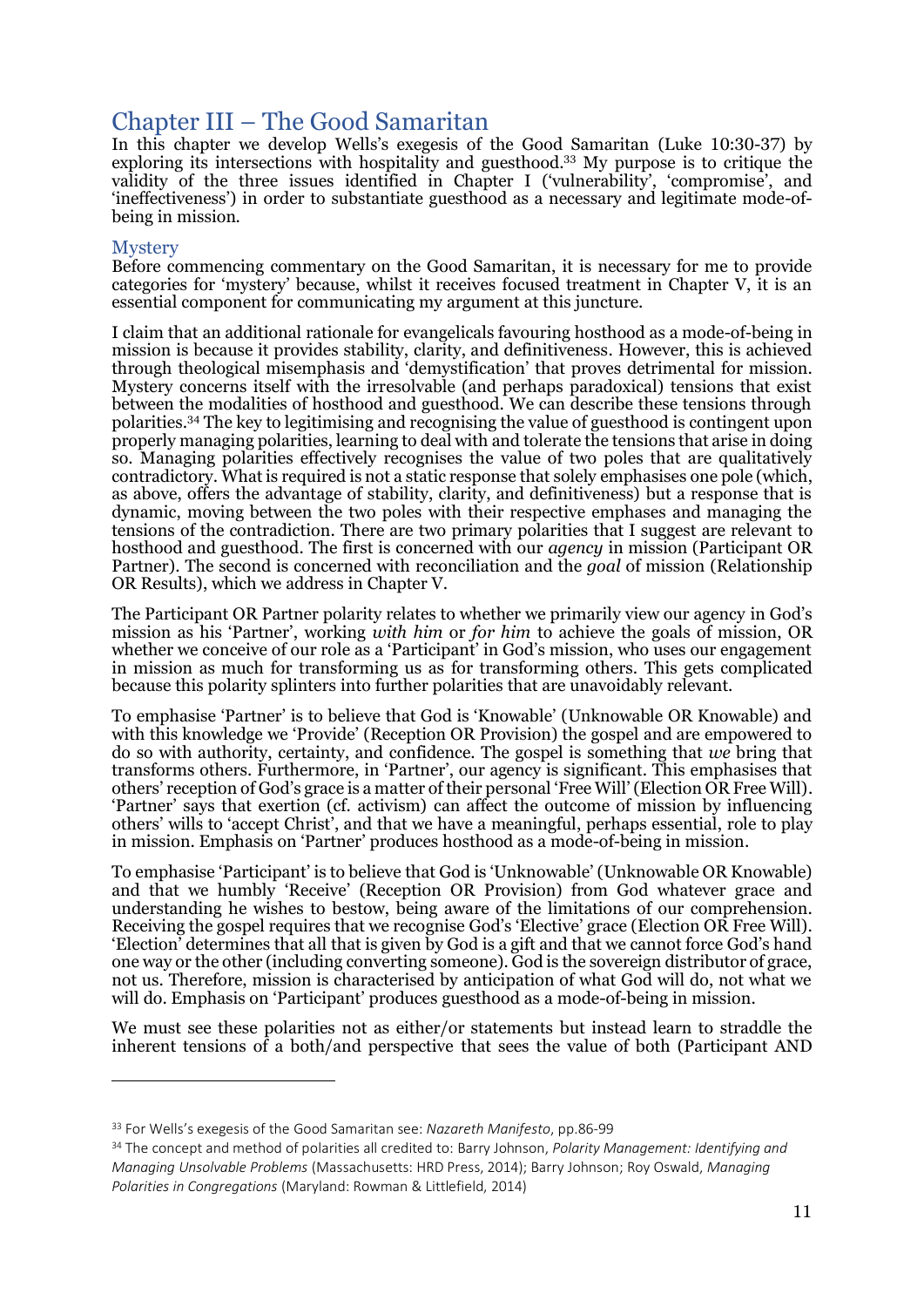Partner; Relationship AND Results). Doing so will enable us to see how hosthood *and* guesthood have a place as legitimate modes-of-being in mission. It is my observation that evangelicals generally emphasise 'Partner' and the right-hand-side of the splinter polarities therein. The hard task is beginning to see the value of the 'other side' and to redress problematic misemphasis. We will use these polarities to help analyse why guesthood is rejected as we explore Wells's exegesis of the Good Samaritan.

#### The Good Samaritan

The parable relates to a theology of mission of guesthood on three main counts:

- 1) Reading ourselves as the Samaritan substantiates the *assumption* that mission is exclusively fulfilled through hosthood.
- 2) It informs the who, what, how, and why of engaging with the stranger, particularly the religious-other-as-stranger. I claim we need to learn the importance of engaging with the stranger through being their guest.
- 3) It illuminates our incapacity to understand our being guests of God. We, like members of other faiths, only receive grace from God as those who are spiritually broken and needy.

Wells's exegesis can be summarised as follows. The parable is a 'gospel in miniature' offering an image of the incarnation that describes the relationship between God and his people, Israel (cf. John 1:11). The parable is *not* about our being 'good Samaritans'. Jesus represents himself as the Samaritan. The man who is beaten and robbed is Israel. Jesus is being provocative, stating that Israel, despite being in Jerusalem with temple practice and a learned religious elite, is still in exile. Jesus the Samaritan has come to save Israel from 'the exilic ditch'. This reading is justified on several grounds. Firstly, if the parable were a mandate for compassion for the needy, we would expect the despised Samaritan to be the one in the ditch requiring unprejudiced help, not the one offering help. Secondly, it is unlikely that Jesus would assume his listeners were people of means. Most of the people hearing the parable would not, practically, be able to 'go and do likewise', extending the lavish generosity that the Samaritan provides the man in the ditch. This is the message of the Widow's Mite (Luke 21:1-4), which is sensitive to this issue. Thirdly, if Christ is the Samaritan, then identifying with the Samaritan assumes we carry out the same ministry of salvation as Jesus, which we do not. Finally, the Samaritan's going 'into the city' illustrates what Jesus is about to do by entering Jerusalem himself, at the ultimate cost, which similarly might befall a Samaritan who entered Jerusalem. The priest and Levite of the parable, and the lawyer<sup>35</sup> posing the question to Jesus, represent Israel's religious elite, yet do not have the answer for Israel's salvation. So self-assured of their salvation, they do not recognise the destitute state of the beaten, robbed, and naked man in the ditch as the likeness of themselves. The Samaritan does for the man in the ditch what the priest and the Levite, ironically, refuse to do for themselves. Wells's concludes:

'The fundamental gospel is that human beings failed to save themselves and are incapable of saving others, but that Jesus saves them anyway.'<sup>36</sup>

The lawyer's question - "What must I do to inherit eternal life?" - reflects the ill-judgement of his perceived status. He assumes his spiritual vitality in the face of questions about salvation. Jesus tells the parable against him (and the reader today who brings a similar assumption) by asserting that they are, in fact, in the ditch.

Wells's 're-interpretation' of the parable is not unique, and the key features of his exegesis are reflected in broader scholarship.<sup>37</sup>

<sup>&</sup>lt;sup>35</sup> The lawyer is an expert of Jewish law and thus closely associated with the representation of the priest and Levite in the parable, see Joel Green, *The Gospel of Luke* (Cambridge: Eerdmans, 1997), p.427

<sup>36</sup> Wells, *Nazareth Manifesto*, pp.92-93

<sup>37</sup> Green, *Luke*, p.431; cf. Luke Johnson, *The Gospel of Luke* (Collegeville: The Liturgical Press, 1991), pp. 173-175 for the 'popular' reading of mimicking the Samaritan's behaviour.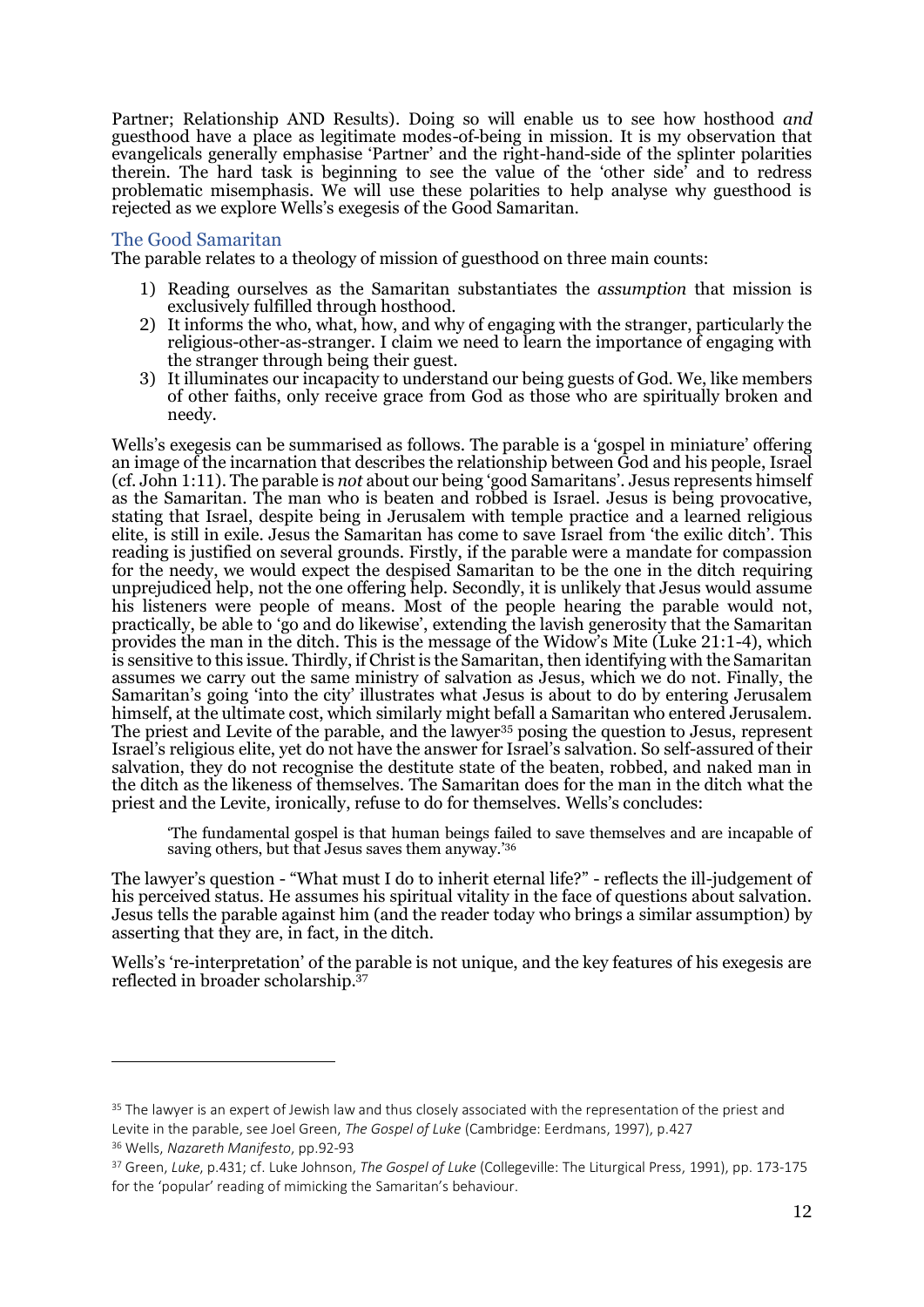### Assuming Hosthood

The popular telling of the parable reads the Samaritan as an exemplar of social justice whose compassion for the downtrodden is to be imitated: "Today I was a good Samaritan to a homeless person." In this reading, the priest and the Levite's lack of compassion represents the antithesis of what we must be. Whilst this reading may seem relatively harmless and of positive benefit to a social justice agenda, Wells asserts it misses the point entirely.

Why, if the parable's meaning is so radically different to what most of us know and hear, does the mis-telling of being a 'good Samaritan' continue to be rehearsed?<sup>38</sup> As Wells suggests, how we read the parable reveals our assumptions about social engagement and about our status before God.<sup>39</sup> For Wells, the assumption that we are, or must be, the Samaritan, highlights our Western disposition towards a 'working for' model of engagement. We identify with the one who helps, not the one who needs help. 'Partner' holds that salvation is something we 'Provide' to others through communicating the gospel; in the language of hospitality, 'Partner' says: "We are hosts *because we have something to provide*, not guests because we have no need to receive." This conviction undergirds the rationale for rejection of guesthood in 'ineffectiveness' and 'compromise': being a guest and receiving from the religious other is of no consequence.

However, the crosshairs of the parable are aimed precisely at this over-confidence, which is the same problematic assumption held by the priest, Levite, and lawyer. It is an assumption of hosthood, a claim to 'Know', posses, and therefore 'Provide' God.

But aren't we, in the post-ascension, Spirit-given era, more enlightened than the priest, Levite and Lawyer? Do we not '*accept*' Jesus and have cause for our confidence in knowing Christ, with our abundant theological resources and master's degrees in theology and ministry?! The lawyer, no doubt, would easily match this repertoire with his own self-justifying accolades. It is easy for us to exclude ourselves from the parable's warning, and in doing so to befall the same fate as the lawyer, who, with God standing before him, cannot recognise him. God is a stranger. God being strange to us anticipates that God, to some degree, must be 'Unknowable'. *Do we anticipate this?*

'Partner' says that God *is* 'Knowable'. Christ is the same, yesterday, today, and forever (Heb. 13:8), he has been seen, heard, and touched, he is understood, which is why he can be meaningfully proclaimed (1 John 1:1). However, the danger of mis-emphasis on 'Knowable' presumes that God is familiar and predictable to the extent that God's stranger-ness, or his capacity for surprise, is not anticipated. Yet the surprise of the incarnation completely destabilised over-confidence of knowing God. <sup>40</sup> Are we, in the evangelical tradition, susceptible to measuring orthodoxy by a 'God-in-a-box' theology, in which we presume him to be defined, quantified, and predictable? The parable challenges our definitiveness. However, to suggest that God is 'Unknowable' is to discredit the value of God choosing to *reveal himself*. To dismiss the value of our knowledge of God makes our faith a poor prize for Christ, who through the incarnation has made the unseen God seen and known to us (John 1:18). There is a tension here.

The 'Unknowable OR Knowable' polarity highlights that hosthood is prone to a proud complacency that communicates the known God to others yet dismisses him when he appears as a stranger. Preaching as monologue and hosthood (cf. 'ineffectiveness') overlooks the significance that God has not revealed himself to us through a booming and authoritative monologue from the heavens, but through deep dialogue with the human experience in the incarnation. Christ's mode-of-being in mission is dialogical, and he enters the conversation as a stranger.

To sufficiently tackle the assumption of hosthood in the parable we must return to Pohl's notion that Christ is welcomed as a stranger by *hosting* him. Is it not possible to digest the

<sup>38</sup> For example: 'Relevant Magazine Website', [https://www.relevantmagazine.com/current/parable-good](https://www.relevantmagazine.com/current/parable-good-samaritan-era-refugees/)[samaritan-era-refugees/](https://www.relevantmagazine.com/current/parable-good-samaritan-era-refugees/) (13 September 2021)

<sup>39</sup> Wells, *Nazareth Manifesto,* p.11

<sup>40</sup> The incarnation being a 'surprise' for Israel is the thesis defended by Graham Cole in *The God who Become Human* (Illinois: IVP, 2013)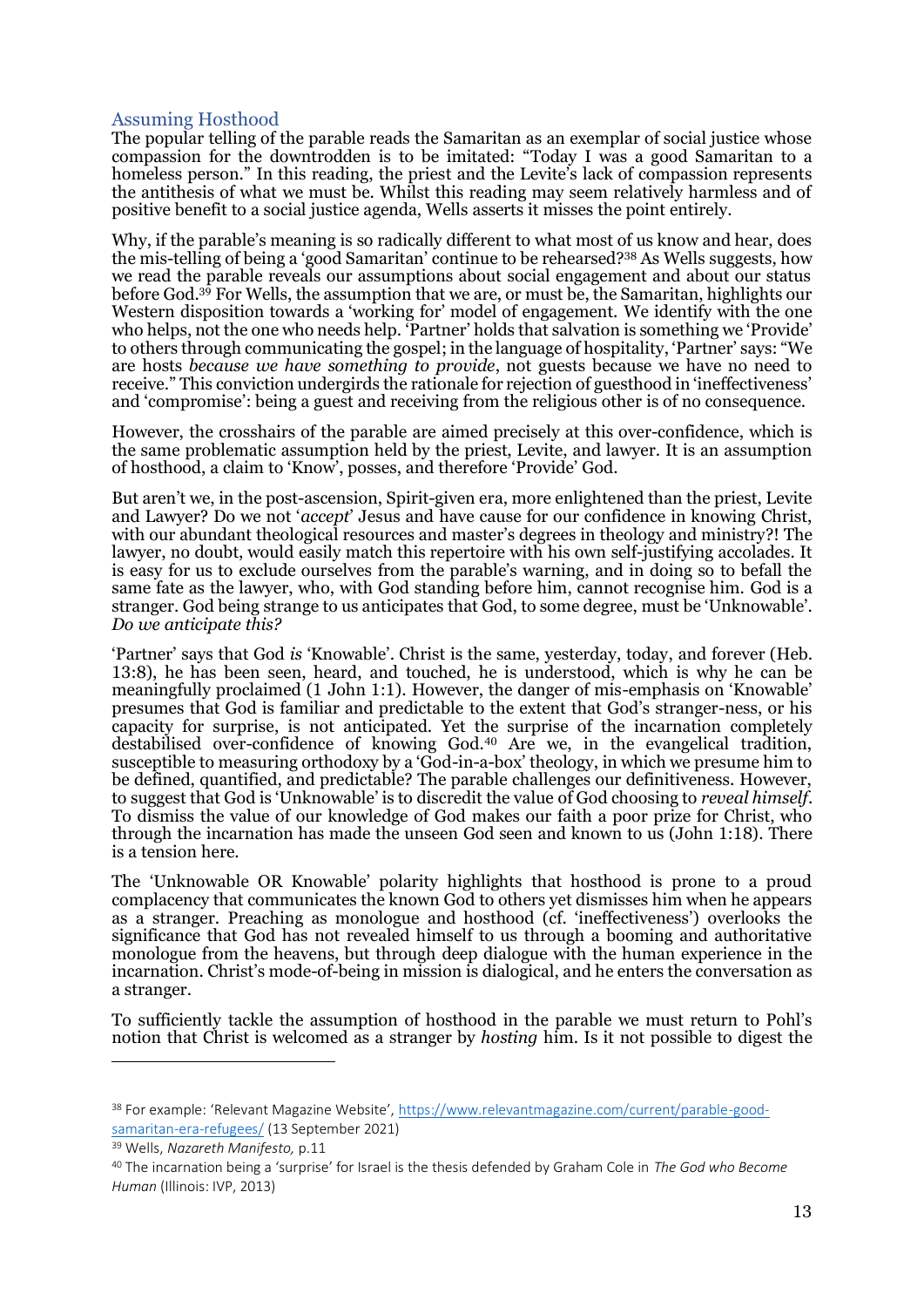parable's warning as a mandate for welcoming and receiving the stranger by being a more open host? I believe this is untenable for three main reasons. Firstly, the parable suggests we receive Christ not from the position of a host, but from within the ditch, as Christ's guests. It would seem flippant to rid ourselves of the very disposition by which we receive salvation from Christ. Secondly, the immediate context of Luke's gospel conceives of mission as sending, not receiving. The 12 and the 72 are sent out, vulnerably exposing themselves by becoming benefactors of the hospitality of strangers: "Carry no moneybag, no knapsack, no sandals [...] remain in the same house, eating and drinking what they provide" (Luke 10:4-7). Finally, in the broader context of the gospels, the Trinity's mission is a 'sequence' of sending, which results in Jesus sending the disciples alongside and accompanied by the sent Paraclete.<sup>41</sup> Sending is leaving, going out into the world as guests and relinquishing the security, comfort, and control of remaining as host on home turf.

Exclusively abiding in hosthood is indefensible in the face of the parable's warning. Openness to the presence and influence of Christ the stranger requires proactivity toward a 'go-to' and not solely a 'come-to' mentality. If we were to 'go-to' the table of SR, how might we anticipate being received by Christ there?

The assertion that *we are the man in the ditch* slices with an ironic and convicting edge against the misreading of ourselves as the Samaritan, further challenging any assumption of hosthood in mission. Christ is asking us to recognise our spiritual destitution and to *receive* from him. Christ is host. We are his guests. The parable's message emphasises the theological and missiological realities of 'Participant'. God is 'Unknown', he is a stranger to us. We do not possess him, ready to 'Provide' to others. We are 'Participants' in the ditch of exile, therefore our disposition should be framed not by what we offer others, but by eager anticipation to 'Receive' from Christ the stranger as he *welcomes us*. We must be willing to see ourselves not as hosts, but as guests.

In the next section we explore the implications of what it means to engage with Christ as stranger in the context of interfaith engagement, questioning how Christ-the-stranger transposes onto our understanding of the religious-other-as-stranger.

#### Engaging the religious-other-as-stranger as Christ-the-stranger

The illustration of Christ as a Samaritan explicates that God is strange to us in the same way that the religious other is strange to us. What does this mean for interfaith encounter?

Historically, Samaritans, to the Jews, are the heretical 'sibling' of Israel, piggy backing off the mainstream Jewish tradition with illegitimate claims to the God of Israel.<sup>42</sup> How might the allegory of the Samaritan transpose onto modern day attitudes of evangelicals towards Muslims and Jews? Both share a common heritage in Abraham and reverence for the Hebrew scriptural tradition, but both reject the messianism of Christ and the gospel. Are Muslims and Jews the contemporary equivalent to the evangelical's Samaritan? To allow the parable to thrust its warning full force in our direction is to reflect on whether God may appear to us 'like' a Jew or a Muslim. This begins to imply, in tension with 'compromise', that the religious other may bring the message of God, or indeed, is a messenger of God. These sentiments stray uncomfortably close to the relativistic and inclusivist ideology we are attempting to avoid.

To explore this, we need to understand what is implied, practically and theologically, by Christ's affiliation to the stranger, and therefore his affiliation with those who are strange to us. Does Christ 'incarnate' into the stranger in our daily lives? The parable clearly does not warrant this reading. However, dismissing the parable's warning on the grounds that Christ cannot literally be the stranger is insufficient. The warning, unless we're to fall into the 'lawyer category', must be indefinite, universal, and subjunctive. All strangers, at all times, must hypothetically be treated as if they could be Christ. We see these sentiments elsewhere in the gospels: the parable of the sheep and the goats (Matt. 23:31-46); welcoming children as welcoming Christ (Mark 9:37); and the reality of this is actualised in Christ's post-resurrection

<sup>41</sup> Garry Burge, *The Anointed Community* (Grand Rapids: Eerdmans, 1987), pp.201-204

<sup>42</sup> Green, *The Gospel of Luke*, p.404-405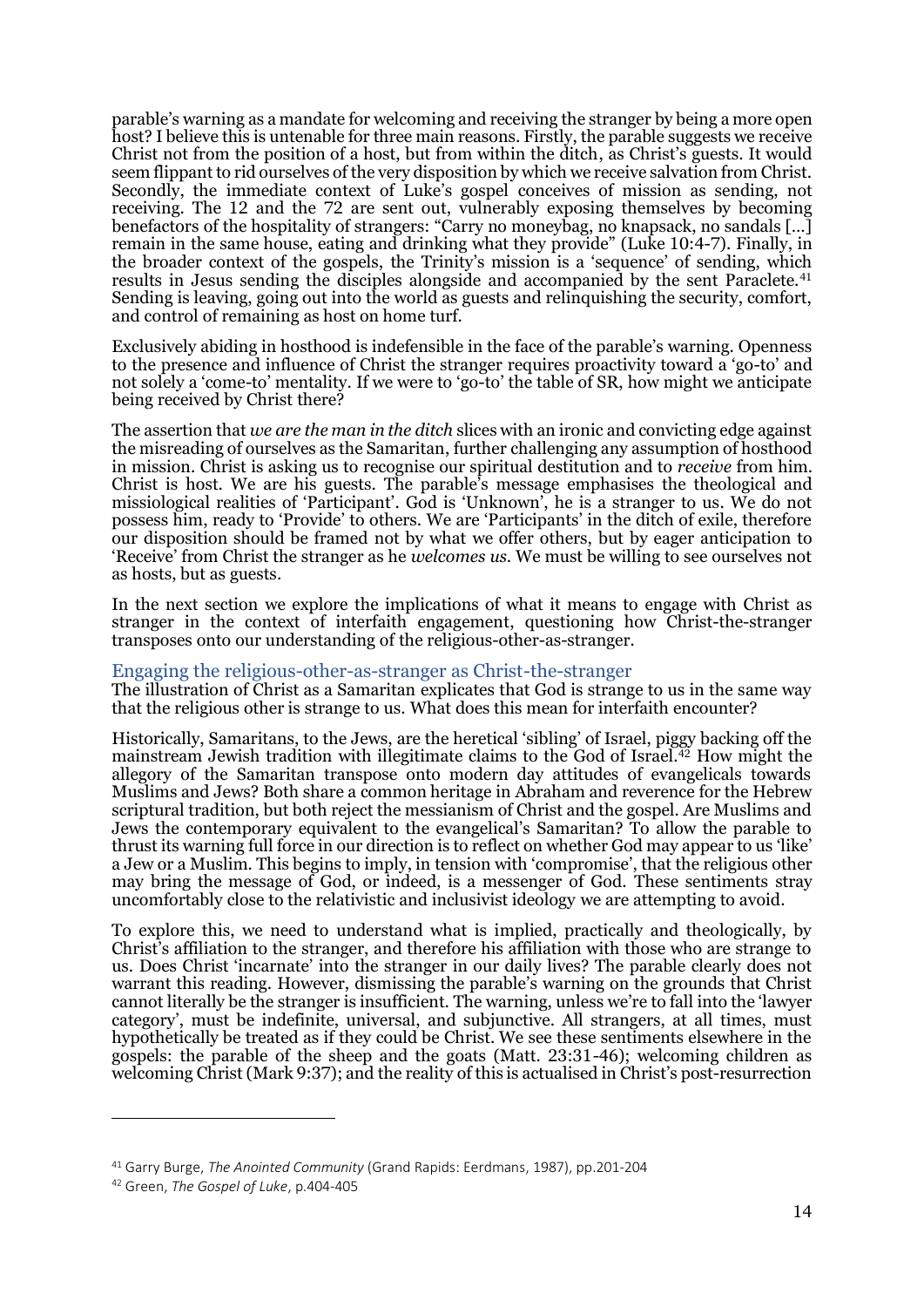appearance to the disciples on the road to Damascus as an unrecognisable stranger (Luke  $24:13-35$ ).

But why treat strangers as if they could be Christ when they are not, for example when engaging with a Muslim who denies the death and resurrection of Christ? This feels like a logical absurdity. What is its purpose? Treating the stranger as if they could be Christ establishes a disposition not only for ensuring we do not reject God, but simultaneously compels us to seek out and restore relationships with those who are strange and despised to us. Christ saves us from the 'exilic ditch', which is reconciliation with God, but *only through* our own modality that is prepared to radically engage the stranger. The parable forces us to critically reflect on our own 'head-in-the-air-piety'<sup>43</sup> insofar as it can be measured by our rejection, dismissal, and apathy toward the religious other. If we judge ourselves poorly in this regard, we should beware whether we are truly reconciled to God. This points to a mysterious reality that, according to the parable, reconciliation with God and reconciliation with the stranger are concurrently intertwined aspects of mission. Wells, despite his attestation that the 'gospel is reconciliation' never identifies his understanding of reconciliation in this way in his argument for 'being with'. However, this notion of reconciliation is a key challenge to evangelical conceptions of the priorities of mission. If God's mission of reconciliation is simultaneously theological and anthropological then this presents a powerful challenge to the credibility of the issues of 'vulnerability', 'compromise', and 'ineffectiveness'. Specifically, it suggests that the priority of conversionism, and activism to that end, is not the full picture of God's mission to and amongst humankind. To be a 'Partner' with God in his mission is to recognise the holistic dynamic of reconciliation, and to collaborate with him to those ends. Simultaneously, we must also recognise that we are recipients of God's mission of reconciliation: he is at work in the world and *acting upon us*, both in terms of reconciling us to him through Christ, but also through the stranger, who is Christ the stranger, reconciling us to one another.

God is at work in these encounters, and we 'Partner' with him, toward the holistic purposes of his mission of reconciliation. But there is a sucker punch that swings the pendulum the other way. In the context of the parable, Christ, who is the religious-other-as-stranger, is the one who is at work in these encounters, not us. It is incumbent upon us to realise that the unbelieving stranger may be the very instrument by which God chooses to *transform us*. If we are too self-assured of our piety to be willing to receive from the religious other, it is as if, sitting in the ditch, we say to Christ, "No thanks, I'm fine."

In order for this to be tenable to the evangelical imagination, I must emphasise that these sentiments are not a veiled expression of an inclusivist and relativistic ideology. The religious other is *not* a potential gift to us because of their orthodoxy or the veracity of their religious particularities. Rather, the religious other is a potential agent for transforming us because they are a human being, made in the image of God, capable of receiving God's grace, and of being to us whatever God may elect them to be for his purposes. To be ready to receive from the religious other in this regard is to be ready to receive from God. To avoid falling into the 'lawyer category' of the parable we must, unlike the lawyer, anticipate that, at times, Christ will be distasteful to our pseudo-religious pious sensibilities. The tangibility of these claims acknowledges the value of the religious other's orthopraxy (*not* orthodoxy); learning from the religious others' practice can lead to a more abundant and rich expression of Christian discipleship. <sup>44</sup> For example, I have come across many Christians who, through encounters in SR, have been humbled by the fervency and devotion with which Muslims pray, causing them to reflect upon the quality of their own prayer lives. The fact that Jesus is 'Samaritan-like' demands that we be open to the possibility that individuals from other religious traditions possess what we might be lacking in our own.

What does all of this mean for the assumption of 'vulnerability', that the religious other is a threat? Or the assumption of 'compromise', that the religious other's 'provision' is valueless?

<sup>43</sup> Wells, *Nazareth Manifesto*, p.91

<sup>44</sup> Paul Griffiths offers a similar conception to this as 'seeking Egyptian gold', see: Wells, *Incarnational Mission*, pp.92-93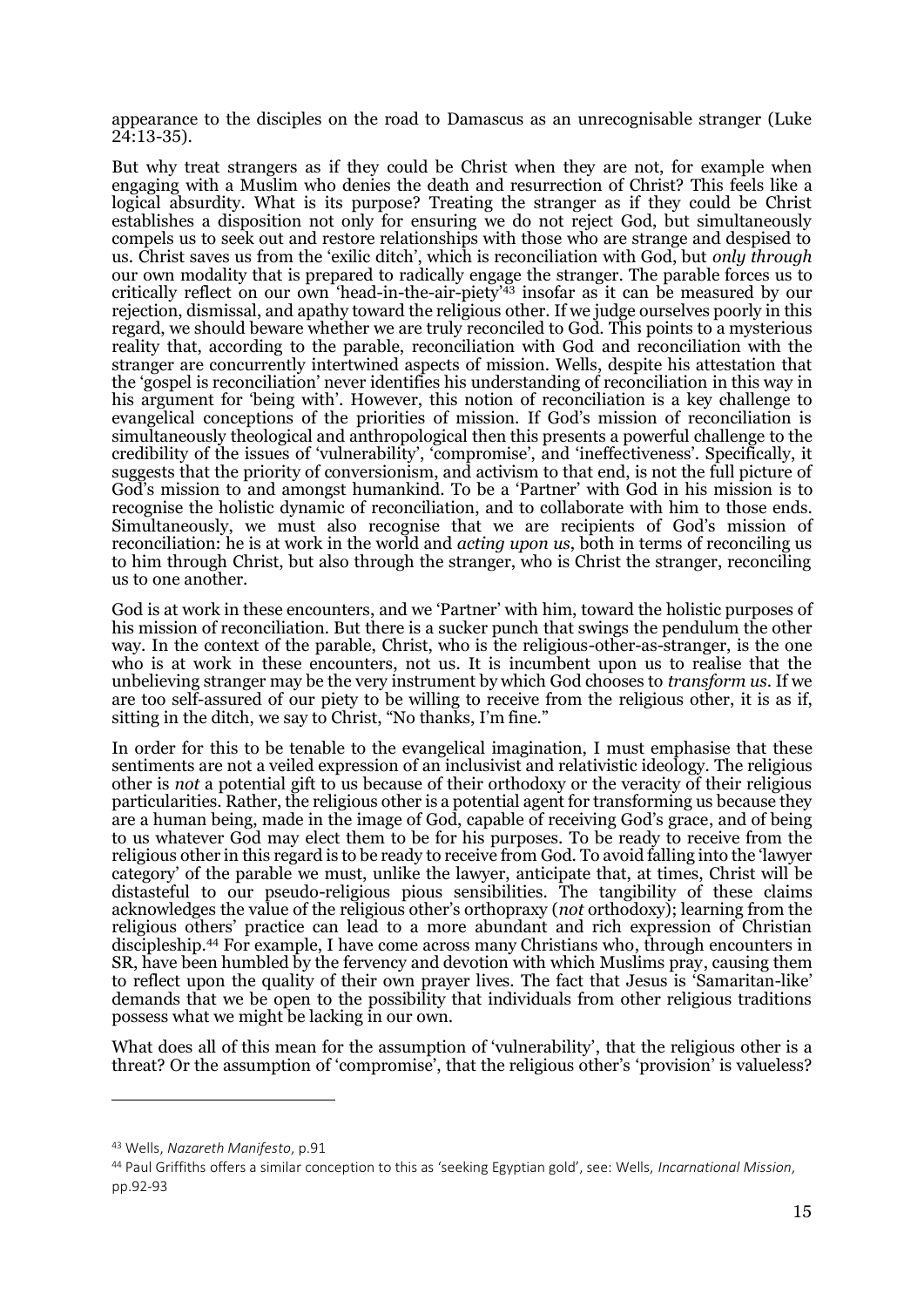I suggest that the parable's warning elucidates that the *real* way in which we are made vulnerable, and compromise our faith, is by the *exclusion* resulting from the assumption of monological hosthood. Our real predicament is that we remain dangerously impressionable to the tendency to seek the comfort and security of hosthood, to only look *within* our community for the source of God's work in our lives, which obstructs God's plans for us to receive him as a stranger, and from him *in* the stranger. Being a guest in interfaith encounter promises not to be a threat to Christian faith, but *the necessary disposition* by which saving faith is obtained and refined.

SR asks evangelicals for humility to *listen and learn* from the religious other, and to recognise that it is entirely plausible, in God's providence, that they should *receive from them as guests*. SR offers to be a catalyst for evangelical formation, enabling the disposition to receive from God as a 'Participant' at a table full of strangers.

#### Guests of God

In this final section of Chapter III, I explore the limits of the notion that the 'exilic ditch' is the place of interfaith encounter by suggesting that it is the place of co-'Participation' with the religious other in sin and spiritual destitution. Considering this, I offer a reflection on grace, that asserts that the mutuality and reciprocity inherent in the symbols of hospitality and dialogue are an appropriate image of what it means for all of us to be 'guests of God'. The 'exilic ditch<sup>7</sup> is the ultimate leveller that confronts our desire to seek spiritual superiority through exclusively abiding in hosthood. Guesthood recognises that all we have is 'Received' from God and is therefore a rich expression of Christian humility within mission.

The temptation of hosthood is to characterise the ditch as the abode of other faiths: "The ditch is for people who don't know and accept Christ". But this dangerously presumes upon the *security* of our salvation. To presume the ditch is solely the abode of other faiths is to fall again into the 'lawyer category' with his unwarranted confidence that cannot recognise the *reality* of his own spiritual destitution. This point is very similar to the reflection offered above on the implications of the Knowable OR Unknowable polarity. However, here, I am exploring the idea that the substance of our 'Knowledge' of God does not 'lift' us out of the ditch. Our relationship with God is one of ongoing 'Reception' from the place of exile.

This taps into a further tension that is eschatological: the now-and-not-yet of our sanctification. Is the gospel something that we 'Receive', that transforms and 'elevates' us out of the ditch, that we then possess in order to go about the business of 'Providing' to others, elevating them out of the ditch too? Or is the gospel something we *continually '*Receive', where Christ's work has never come to completion, until the Final Day, and until that point should mark us out as those anticipating to 'Receive' rather than as those who 'Provide'? To affirm the former is to emphasise 'Partner', and the latter 'Participant'. If we transpose the emphasis of 'Partner' onto the image of the parable then it would be to stand alongside (or dare we say it, in place of) Christ - outside of the ditch, elevated above it, and looking down at those within it. This image is obviously hierarchical and the links to hosthood are clear: "I possess and provide the remedy to your situation – you receive from me." But what does this say about the perception of our own sinfulness? Are we, considering the now-and-not-yet of our sanctification, warranted in holding this spiritually privileged provision? Believing grace 'elevates' us to spiritual superiority is precisely the misguided notion that Paul rebukes the 'super apostles' on at Corinth (1 Cor. 4:7). If we, in light of our sinfulness, and our *receiving grace*, consider ourselves to be spiritually superior, then we have not understood sin or grace. We must return to Anselm's exhortation and consider again 'the greatness of the weight of sin'.<sup>45</sup> The parable calls us to reckon with the reality that we remain 'ditch dwellers'. This has important implications for diminishing a sense of spiritual superiority 'over' the religious other, particularly if we are exhibiting this sense of superiority through the hierarchical dynamics of hospitality. Exclusively assuming the modality of hosthood highlights a superiority complex that is manifested in mission. The words of Samuel Freedman summarise the appropriate dynamic of mission as guests of God succinctly: 'Christianity is one beggar

<sup>45</sup> See Fleming Rutledge on 'the gravity of sin' and Anselm's words in: *The Crucifixion* (Grand Rapids: Eerdmans, 2015), pp.167-203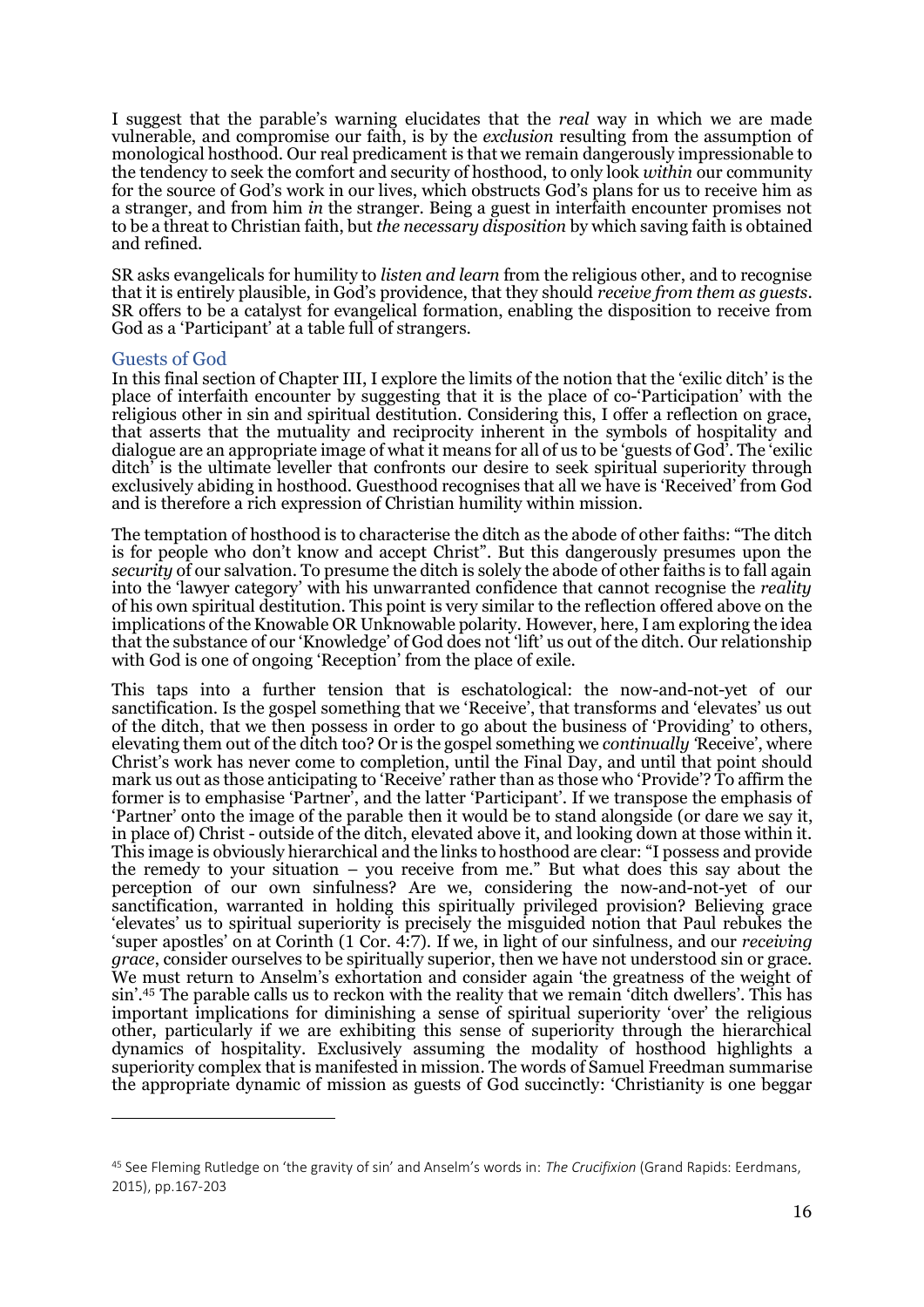telling another beggar where he found bread.'<sup>46</sup> 'Participant' recognises that mission is marked by a humble disposition of receiving and encouraging the other to receive too. It points to the reality that we are all guests of God, and all likewise receive grace only from him.

So what does it look like to instead transpose the image of 'Participant' onto the 'exilic ditch'? The 'exilic ditch' represents the universal spiritual destitution that we share with the religious other. We are all in the same position, and we receive from Christ as his guests. The 'exilic ditch' is not solely the abode of other faiths. We 'Participate' in the ditch in our continued sinfulness and on every occasion that the pride of our self-perceived piety rejects the hand of Christ-the-stranger reaching in. 'Compromise' rejects guesthood because it sees the mutual and reciprocal dynamic of hospitable dialogue to be a symbolic expression of relativism and inclusivity. This is exceedingly ironic because the image of the ditch as the place of co- 'Participation' with the religious other suggests that what we have 'in common' with other faiths is *our lack of faith* and *our desperate spiritual plight*. The meaning of the symbols of mutuality and reciprocity are reframed through the parable's light. Mutuality and reciprocity, as expressions of our equality with the religious other in relation to sin and grace, are appropriate manifestations of the status we share with other faiths: we are all guests of God, waiting to receive from him. This points to a significant theological dynamic of  $\overline{S}R$ : regardless of who is the host or the guest at any given moment, *God is always present as host of all*. Choosing to 'Participate' in 'the ditch' of interfaith engagement on mutual and reciprocal terms is a means to practice the humility that recognises that *we came from the ditch*, *are still in it*, *and the means to get out exists outside of ourselves, in Christ.* The various emphases of 'Participant' that we have explored have produced a conception of mission in interfaith engagement as being *in the ditch* and, to all those around us, to point *up* to the One who can get us all out. The confidence held by the Christian, then, is not rooted in our own spiritual superiority but in our certainty that Christ is the answer to our shared 'ditch dilemma' (cf. Gal 6:14; 1 Cor. 4:7).

Considering this, our conception of the priority of conversionism needs to be reorientated. Conversionism rendered through hosthood says: "The religious other's life needs to be changed". But being guests of God demands conversionism to be self-reflexive: "*Our* lives need to be changed". Guesthood and co-'Participation' in the ditch of exile anticipates the ways in which God will use mission to transform us, not just others.

The evangelical rebuttal at this juncture may affirm the value of our knowledge of and relationship with Christ, and therefore our need to fervently (cf. activism) share the gospel with those who do not know and accept Christ. We *should* use hosthood as a modality to provide others with the transformative power of the gospel because 'with great power comes great responsibility'.<sup>47</sup> Ultimately, this issue points to whether we consider our agency in mission to be significant or not. On the table are questions such as: "Does God rely on us in mission?"; "Does what I do in mission matter?"; "Can my words and actions affect the other for God's purposes?". These questions are suitably contained within the Election OR Free Will polarity. If the religious other has not come to faith, simply because they haven't decided to do so, then this is the task of mission, to *affect* their will. The tensions of this polarity 'clicked' for me when I attended a university event, hosted by the Atheist, Humanist and Socialist Society, about whether the Christian Union's evangelical activity on campus should be permitted. Together, we discussed a Christian understanding of grace. One of the members of the society said, *with all the sincerity he possessed*: "I want to believe, but I just cannot figure out how I can". In that moment I realised that his coming to faith was not dependent on my 'eloquent words of wisdom' but rested in 'the power God', which, seemingly, I was unable to affect. This individual's sincerity was deeply troubling to me. Grace was what was needed, but in this individual's life, it had yet not appeared. 'Election' states that God, in his sovereign providence, is the ultimate giver of the gift of grace. The challenge to 'Partner' and to hosthood is whether

<sup>46</sup> See Samuel Freedman in: Rutledge, *The Crucifixion*, p.22. I have heard people attribute this saying to Don A. Carson.

<sup>47</sup> See Luke 12:48. This saying is inconclusively attributed to multiple sources including Voltaire and Churchill, but has undoubtedly been popularised, humorously, by Stan Lee's fictional character Uncle Ben in the Spiderman comics.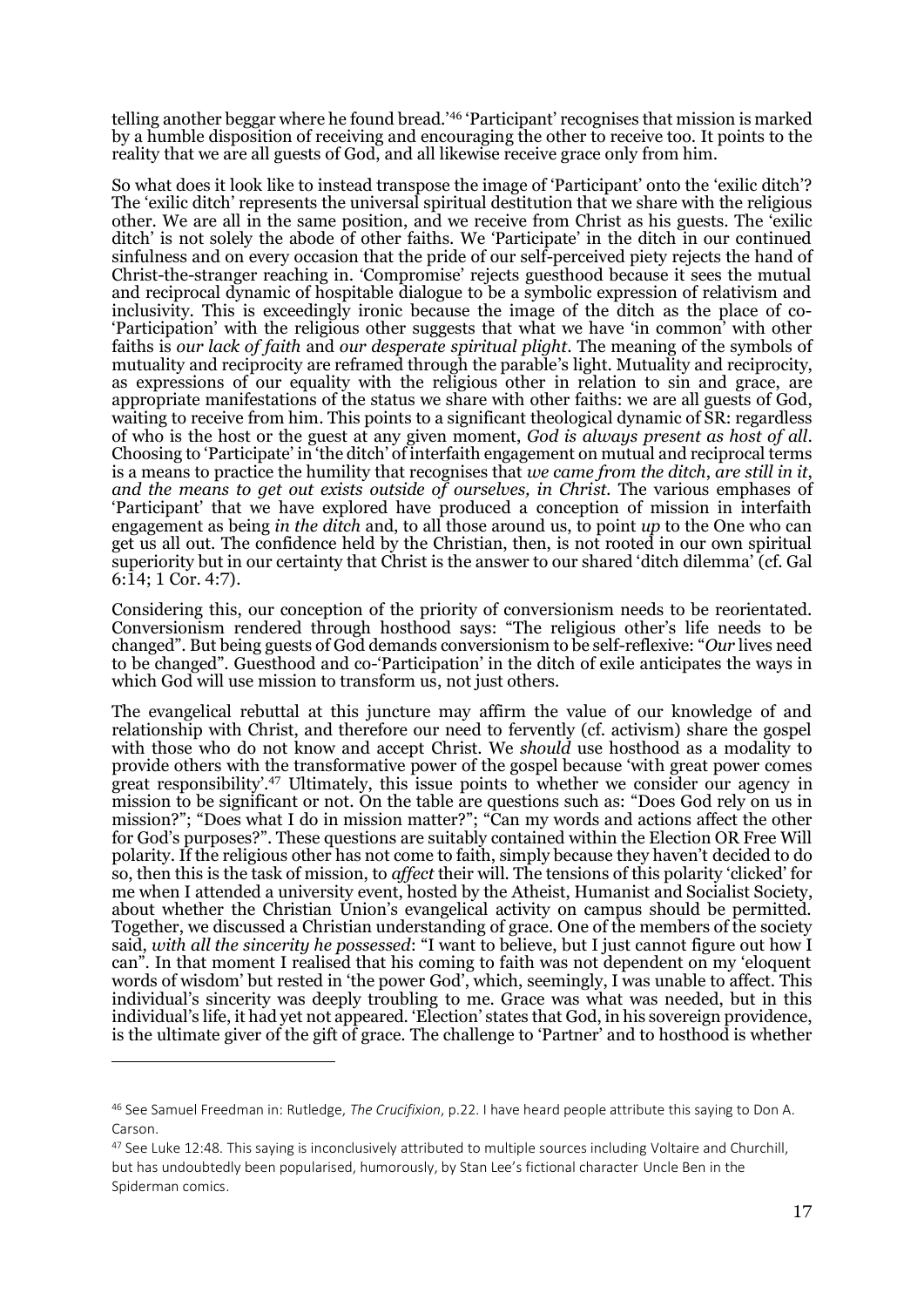we really can or should take the gospel and lord-it-over other faiths (and those not of faith) as if our grasping of it, and others' non-grasping of it, is merely a matter of will, and that exertion of our influence is the determinate factor in others' acceptance of Christ. But how does this stack up with the reality that God is calling all people, everywhere, to repent (Acts 17:30)? This was Paul's message, and it should be ours too. Sharing the call to repent urgently impresses itself upon us, calling us to 'Partner' with God as he 'draws all people to himself' (John 12:32). It suggests that what we do and say amongst those who do not know and accept Christ *matters*; and therefore, it is not unreasonable to deduce that God has given us real responsibility and influence in mission.

However, 'Partner' and hosthood within the evangelical community have received undue emphasis in the context of interfaith dialogue for too long. Sometimes, what is required in acknowledging that we are guests of God and 'Participants' in mission is to throw our hands in the air and to devote ourselves in prayer to the giver of grace, who 'Elects' as he chooses. Participating in SR, through the humility of guesthood, is a form of prayer, perhaps even lament, that says to God: "It's your move."

Despite this, we must exercise our ability to effectively manage the polarity of Partner OR Participant, manifested in the dynamic of hospitality by assuming the roles of both *host and guest.* To only be a guest and 'Participate' in mission is to neglect the call of Christ to 'Partner' with him; this creates apathy and complacency. To only be a host and 'Partner' with God in mission fails to anticipate the ways in which we will receive from him within mission; this creates pride and self-sufficiency. This is a mystery, and we must balance these tensions. SR is no stranger to these tensions, implementing the exchanging of the host and guest roles to reverently 'hold the mystery'. Being the host of the religious other in SR, as we share from the Christian tradition, we have the opportunity to 'Provide', partnering with God in the communication of his Word to the religious other. Here we can be bold, confident, and assured of Christian truth. Being a guest of the religious other, as we are momentarily gifted an insight into their tradition, we have the opportunity to receive, to look out for what is strange, and to ask, "Is God here?". It is an opportunity to ponder how we are participating in the work of God and to look for the signs of what God is doing in the lives of others as well as in our own. If we manage the polarity of Partner AND Participant, and their respective splinter polarities (Unknowable AND Knowable; Reception AND Provision; Election AND Free Will) then we will begin to see the value and legitimacy of hosthood AND guesthood in missiological encounters with those of other faiths. SR's interchange of these roles provides an opportunistic context in which to act out a holistic missiology that balances the paradoxical tensions I have identified.

#### Summary

In this section I have explored a complex intersection of themes and ideas in order to undermine the legitimacy of the issues of 'vulnerability', 'compromise', and 'ineffectiveness' as they relate to evangelical rejection of guesthood when engaging in interfaith dialogue. I have suggested that hosthood can be described as an emphasis on 'Partner' in a Partner OR Participant polarity and that what is required to enable evangelicals to legitimise and value guesthood is to legitimise and value the various emphases of 'Participant', reframing the polarity as Partner AND Participant. I have suggested that guesthood relates both to being a guest of the religious other, which is to be received by Christ, who is a stranger, and also that we share the modality of guesthood with the religious other as those who are spiritually destitute and equally in need of receiving grace from God in the 'exilic ditch' of the parable. I have suggested that both these forms of guesthood can be appropriately manifested in the practical dynamics of SR. I believe that this chapter has upheld the priorities of evangelicalism, whilst observing the following:

- 1) Mutuality and reciprocity in dialogue need not undermine Evangelicalism's exclusive truth claims (biblicism and crucicentrism). Rather, mutuality and reciprocity are a symbol of the non-hierarchical and lateral relationship we share with the religious other in relation to sin and grace.
- 2) Conversionism must be self-reflexive and anticipate the ways in which mission will change and transform us. In other words, it is about receiving from the stranger, and from God, as a guest.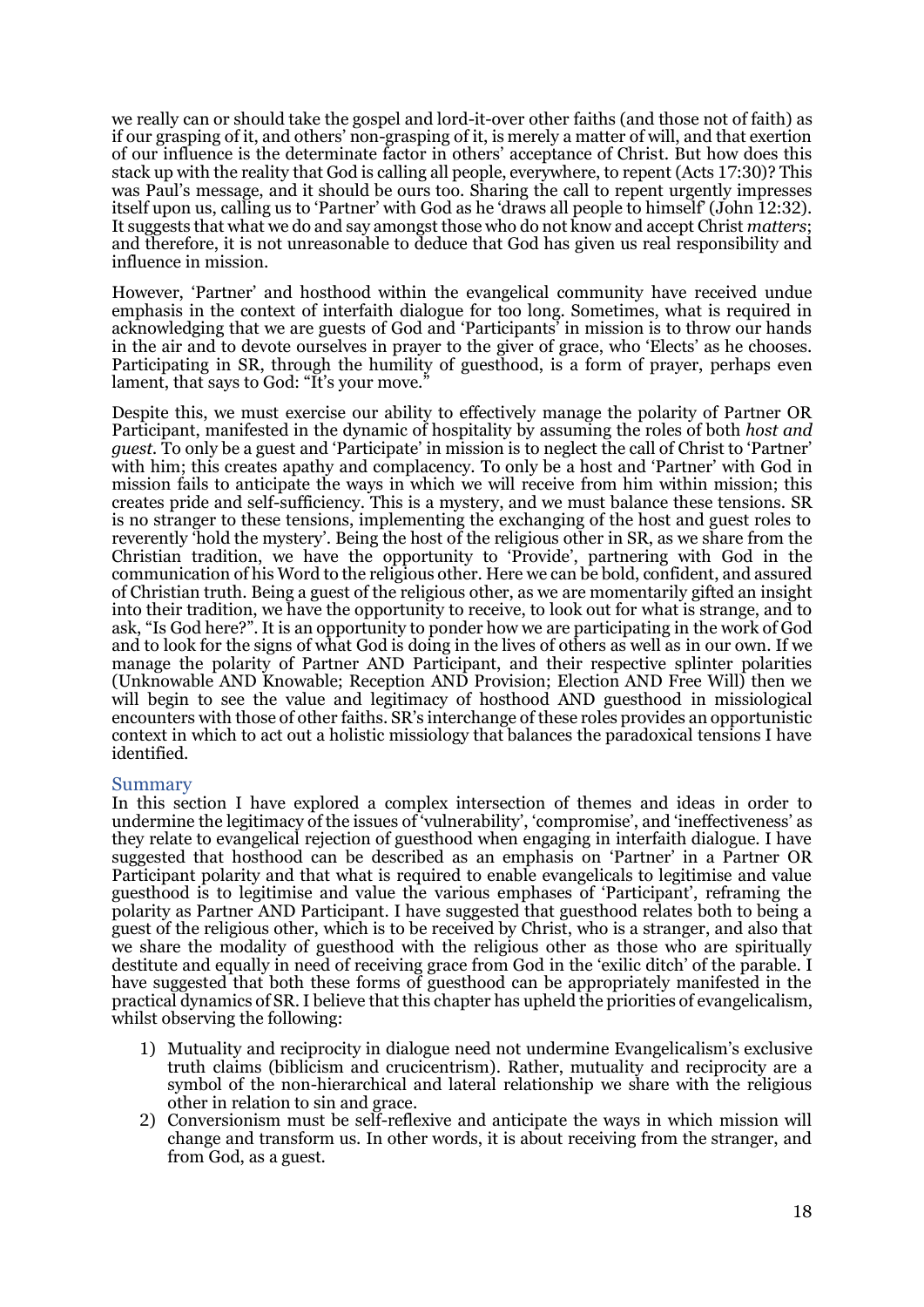3) Activism needs to be tempered by the emphases of 'Participant' (especially 'Election' in an Election AND Free Will polarity). Mission is not solely about exertion and the power of our influence. There is an economy of God's grace at work that is mysterious, uncontrollable, and beyond our own agency, except in what we devote to prayer.

This chapter has demonstrated that guesthood can be a valuable and legitimate modality in mission for evangelicals and that SR is an opportunity to engage with the religious other as an authentic and rich expression of Evangelicalism. However, I recognise that a conception of reconciliation as holistic (intertwining theological-to-anthropological and anthropological-toanthropological as part of the same action and outcome) needs further analysis. Assuming evangelicals will accept this conception of reconciliation cannot be taken for granted and there may be a rebuttal that the gospel achieves *both* by prioritising theological-to-anthropological reconciliation as a means to achieve anthropological-to-anthropological reconciliation. In other words, to prioritise the latter, in the evangelical imagination, is to put the cart before the horse. If SR is not a viable context in which to uphold the priority of conversionism, then it may never prove to be a compelling practice for evangelicals.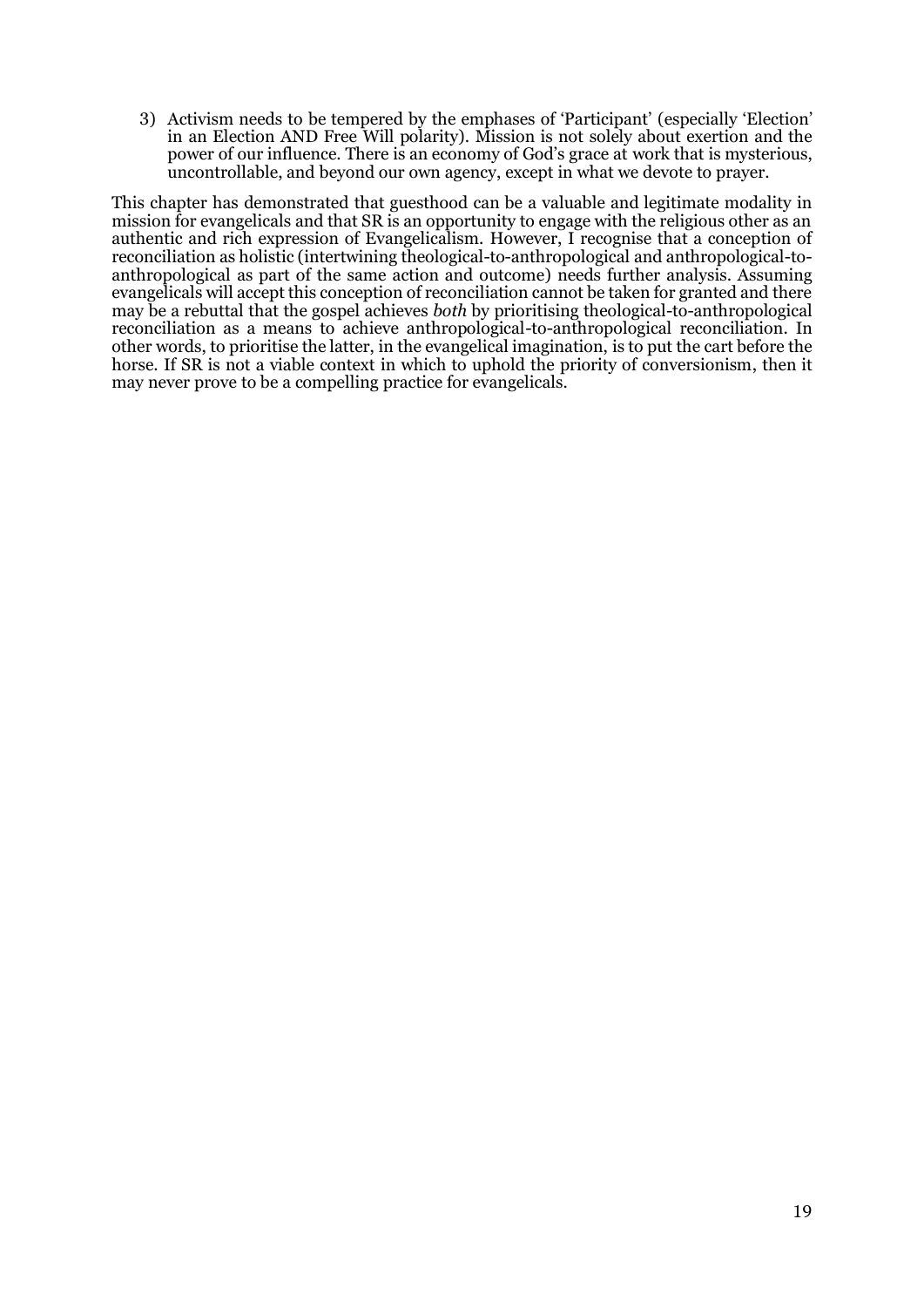# Section IV – The Incarnation

In the previous chapter, I examined what it means for Christ to be host as the Samaritan who provides salvation to those in the 'exilic ditch', who are his guests. In this chapter, I suggest that the incarnation is a model of guesthood and that this produces two relevant ideas for evangelical participation as guests within SR:

- 1) Christ's guesthood further challenges our assumption of hosthood and shows a pattern for mission in which Christ himself is a guest of the world and receives the world's hospitality. I suggest that this is a rationale for mimesis where Western evangelicals can imitate and follow Christ by 'giving up' privilege and power and subjecting themselves to guesthood, as Christ did. This is as an integral quality of discipleship and mission.
- 2) In guesthood, Christ retains authenticity and distinctiveness, even when it creates abrasion and undermines his host, the world. This refines our understanding of what it means to be a guest and suggests guesthood is not confined to a mode of civility and politeness. This is an important concept for considering the abrasion that might arise as evangelical faith is authentically expressed in the context of SR.

I explore both these ideas concurrently given their broad intersections.

One of the most important contributions to recognising the significance of the notion of 'being a guest' in mission has come from Berdine van den Toren-Lekkerkerker and Benno van den Toren in their article 'From Missionary Incarnate to Incarnational Guest'.<sup>48</sup> They criticise models of incarnational mission because inculturation (a significant tenet of conceptions of incarnational mission) assumes that we have the capacity to learn, understand and embody the cultural perspective of another group, and to appropriate the gospel to said culture. Inculturation features in literature on incarnational mission because it takes the incarnation as an exemplary form of inculturation: Christ, who is God, becomes a man, and lives a human life as a Jew in 1<sup>st</sup> century Palestine. I suggest that, however well-meaning and seemingly sacrificial, the model of inculturation is problematic because it cannot elude itself of the assumption that *one must be a host* in mission, leading to several negative implications:

[Inculturation] is deficient because it is unrealistic, potentially paternalistic, inappropriate in the light of globalization and post-modern understandings of culture, and because it doesn't sufficiently respect the particularity of the incarnation of Christ.<sup>49</sup>

According to van den Toren-Lekkerkerker and van den Toren, incarnational mission is unrealistic because in the context of cross-cultural (and I would add, interreligious) missions it is not possible for us to completely share the lives of the people we work with, nor do we often want to do this, and it is often inauthentic and dishonest to our own socio-religious and cultural particularities. The criticism of paternalism is also important because it illuminates for us, again, the assumption of hosthood in mission where the missionary's prerogative is to have so authentically adopted another cultural identity that it then becomes possible to *host* natives of that culture with integrity. This, ironically, disempowers cultural natives from authentically appropriating the gospel themselves, because they are still 'receiving' from the missionary as host. To do mission this way is a 'covert colonial' type of hosthood. The 'incarnational missionary' adopts the host culture and then 'baits and switches' as a means of appropriating the gospel: "I am like you. Now I am not. Now be like me." Within the mixing pot of complex religious diversity in the West, 'domestic' mission like this will not work because there is not a fixed point of socio-religious cultural expression that the missionary can 'incarnate' into. The alternative, if one insists on retaining hosthood, is to welcome the religious other, often with an open-handed and explicit evangelical agenda. This also won't work because committed members of other faiths do not typically wish to expose themselves

<sup>48</sup> Berdine van den Toren-Lekkerkerker and Benno van den Toren, 'From Missionary Incarnate to Incarnational Guest: A Critical Reflection on Incarnation as a Model for Missionary Presence', *Transformation* 32, (April 2015) 81-96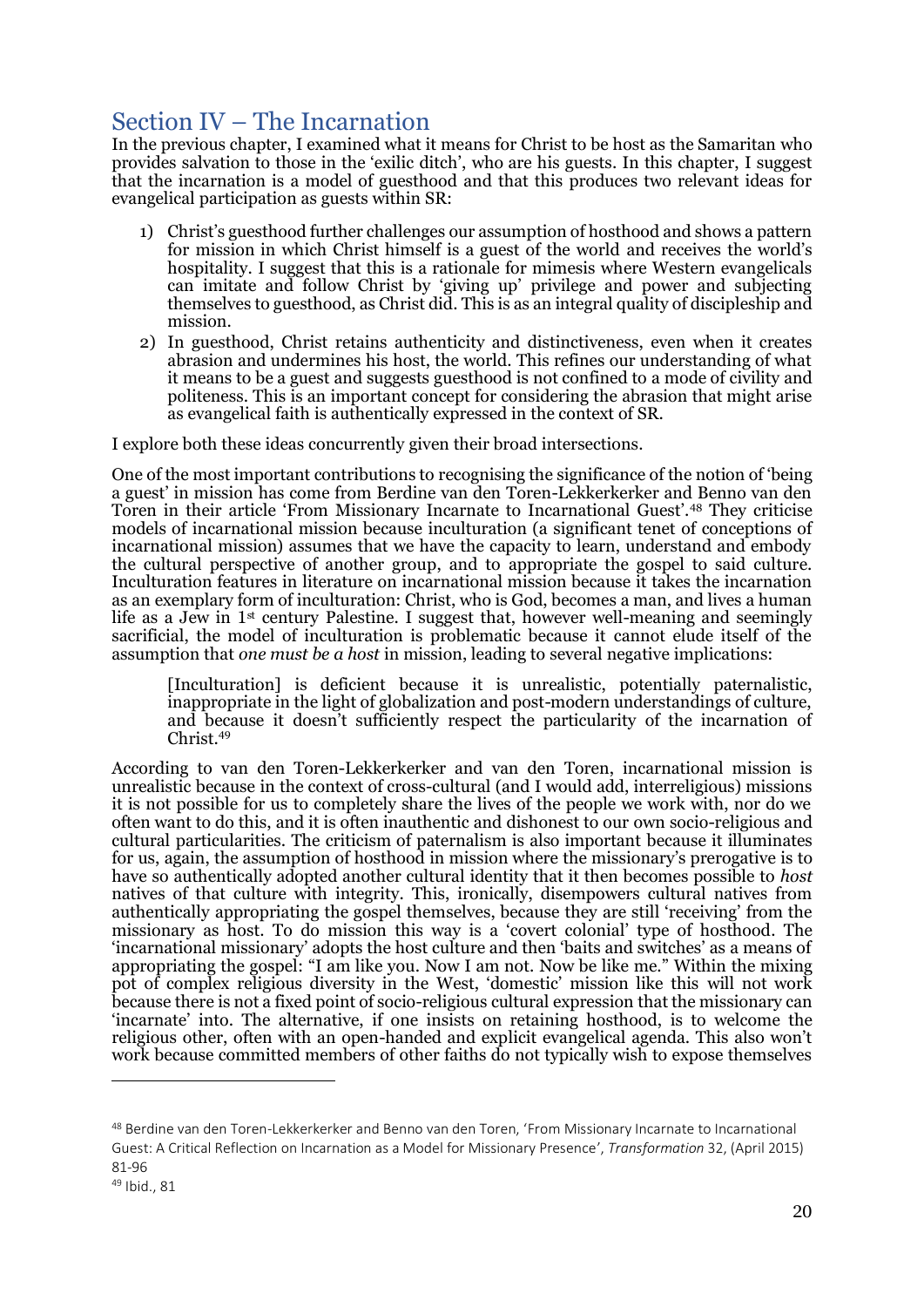to the threat of conversion (in the same way that evangelicals do not want to do). SR offers an answer for this, and an opportunity, because it welcomes the complex and distinctive particularities that we all bring to the table of dialogue and there is no pre-tense of being something other than oneself. Additionally, there is no overt hierarchical threat to dissuade participation from any party. From the evangelical perspective, this has major advantages because, through the process of exploring Christian scriptures with the religious other, it allows the gospel (and its challenge) to be presented in an upfront, candid, and sincere way. *The religious other gets to see, hear, and understand what actual Christians believe and do by observing them in their authentic particularity in the dialogue of SR*. Christian faith is presented in its unapologetic distinctiveness. Surely this is attractive to Evangelicalism?!

But this requires guesthood, which leads me to focus on the qualities of the incarnation as it relates to guesthood and to Toren-Lekkerkerker and Toren's claim that models of incarnational mission do not sufficiently respect the particularity of Christ. They suggest that models of incarnational mission diminish *the* incarnation because we are not capable of the extraordinary act of 'incarnating' that occurred in the Christ event, nor for the same purposes. They claim that we cannot, nor should we, 'be Christ' to others in this same saving and redeeming way.<sup>50</sup> The way to balance the potential value that models of incarnational mission presents is to view the incarnation as a metaphor for mission, recognising that we do not literally do any of the things that Christ did in the incarnation. Uniquely, they propose that the way to translate the incarnation as a metaphor into mission is to view cross-cultural mission as being a guest.<sup>51</sup> They suggest being a guest is characterised by two essential qualities: mutual respect, and the dependence of the guest on the host culture.

However, I feel that van den Toren-Lekkerkerker and van den Toren could strike the literalism-metaphor balance of the incarnation as a model for mission slightly differently by impressing two qualities of Christ's guesthood further.

Firstly, for Western evangelicals who typically hold a position of power and privilege, it is one thing to *occasionally* be a guest and become dependent, but does Christ's guesthood in the incarnation ask for us to abandon the conventional exercising of power in mission altogether? The incarnation is a parody of power. What does one poor Jewish man's death on a cross two thousand years ago have to do with the salvation of the world? The kenotic self-giving of Christ in the incarnation is an intentional trajectory toward powerlessness for the sake of mission. God subverts the economy of power because it is through the utter powerlessness of guesthood, which climaxes at the crucifixion, the world's hospitality to Christ, that Christ overthrows the powers of sin and death. Is *this* unique and particular to Christ's incarnation? Or is this subversion of power ongoing in our participation in mission today? Wells suggests that the incarnation discloses God's character and identity and that, because of this, it has abiding, not just fleeting, significance. It is a past event that has permanent dynamics.<sup>52</sup> To suggest that our participation in mission does not step into the same stream of God's subversion of the economy of power is to imply that the mode of the incarnation was arbitrary. It seems absurd to suggest that God was *lacking intentionality* with the inherent qualities of the modality of Christ in the incarnation, and that they are missiologically insignificant or unapplicable for us. However, advocating for powerless guesthood on this basis needs to contend with the critique of exemplarism and the fact that Christ's modality makes sense in the context of his particular mission to atone for the sins of the world through a death on the cross, a mission we do not share.<sup>53</sup> I am not advocating powerless guesthood on this basis. We are not, after all, Christ on the cross, nor are we atoning for anyone's sin. We do not participate in the soteriological, unique, and unrepeatable act of the incarnation. <sup>54</sup> However, dismissing powerless guesthood as the principal modality of mission on this basis neglects the

<sup>50</sup> Ibid., 87

<sup>51</sup> Ibid., 88-89

<sup>52</sup> Wells, *Nazareth Manifesto*, pp.7-9

<sup>53</sup> The dangers of this critique are exampled in the misreading of the parable of the Good Samaritan. *We are not the Samaritan, Jesus is*.

<sup>54</sup> David Garrard, 'Questionable Assumptions in the Theory and Practice of Mission', *Journal of the European Pentecostal Theological Association* 26:2 (2015) 103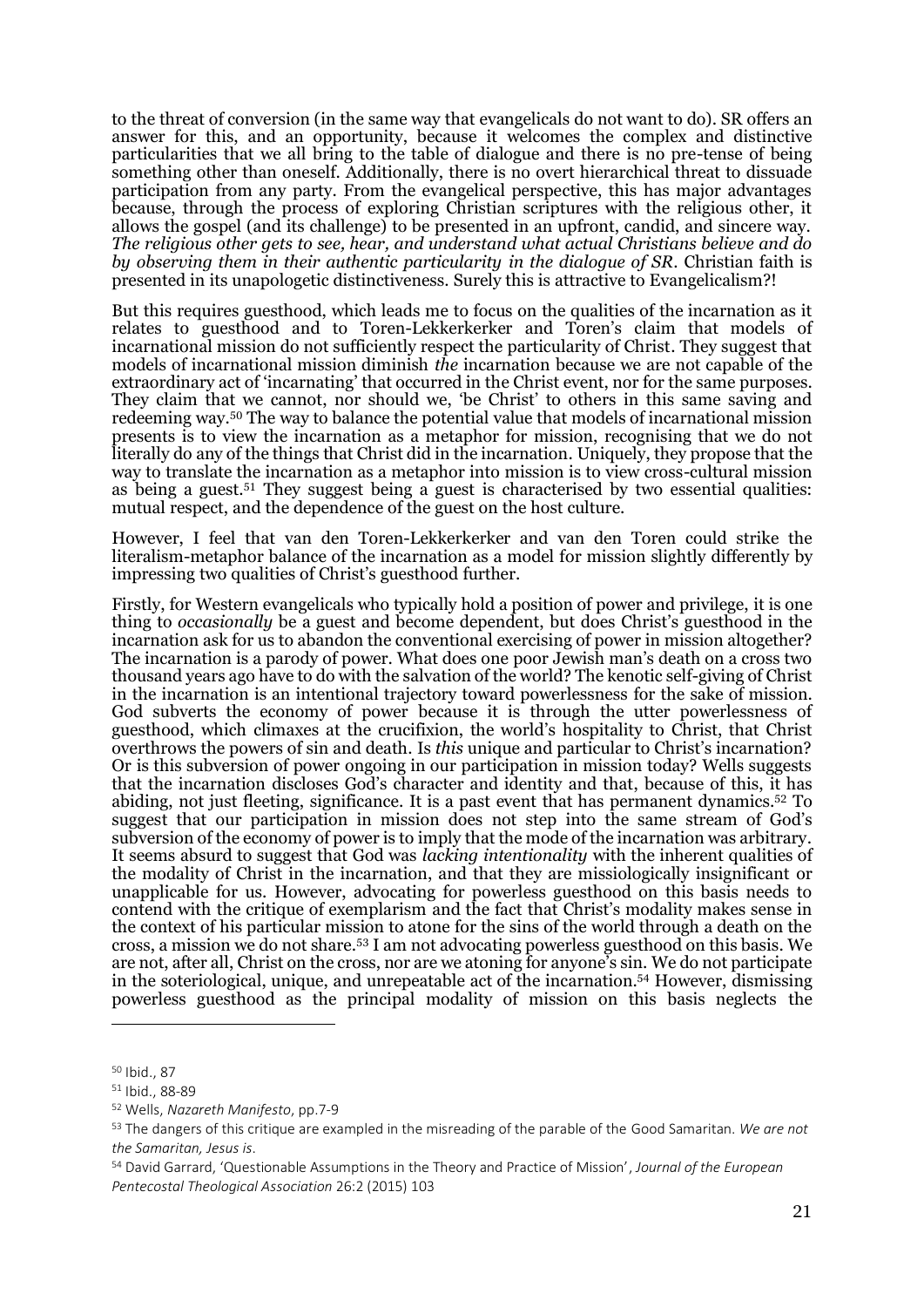fundamental nature of discipleship. Discipleship demands our self-denial, a willingness and intentionality to subject ourselves to the power of others, even at the cost of our own life (Luke 9:23; 17:33). We take up our cross and follow Christ not because the cross we carry atones for anyone's sin, but because it points the other to God's subverting of the economy of power in and through *the* cross. To suggest that we are disciples of Christ, who carry our cross daily, yet draw the line at the potential 'threat' to our comfort and security in becoming a guest of the religious other in dialogue is wholly inconsistent. The way of the cross reasons, "Yes, the religious other might be a threat, let us go to them anyway". This pertinently undermines the significance of the driving concerns of 'vulnerability'. To exclusively abide in hosthood, and refuse guesthood, denies the religious other witness of the way of the cross. Additionally, it demonstrates a lack of faith and trust that God is able, through the seeming powerlessness of *our* guesthood, to bring about life-changing transformation. Exclusively abiding in the power and privilege of hosthood, ironically, curtails the priority of 'being effective' that governs the rejection of guesthood in 'ineffectiveness'. The 'wisdom of men' says that hosthood is more 'effective', but 'the power of God' is pleased to use the foolishness of guesthood (1 Cor. 2:4- 5).<sup>55</sup>

Second, Christ's modality in guesthood is unabashedly assertive and abrasive. Who he is, and the message he brings, is not constrained by visions of civility and respect that we might expect from the 'ideal guest'. Toren-Lekkerkerker and Toren perhaps give too much predominance to the value of 'mutual respect' in guesthood. Ultimately, Christ uses the modality of guesthood not to receive from the world (although, undoubtedly, receiving the cross is central to his mission) but to provoke, incite and destabilise. This points again to the limitation of the binary of host and guest within the lens of hospitality, because within the role of guest, Christ is constantly *subverting* the status of his host by 'providing' them with the message of the gospel. This is a resource for evangelicals to think about their own assumption of guesthood, to emphasise the 'disagree and create tension' dynamic of the disagreeing well formula where the 'be civil and respectful' component is overemphasised. However, arguably, this is also a significant antithesis both to my conception of guesthood and to the 'rules' of disagreeing well in SR. It stands as an invitation to be like Christ in this regard and to dismantle the careful formula of civility-respect and tension-disagreement that makes SR work. In other words, it may be perceived as an invitation for evangelicals to use guesthood in a subversive and undermining capacity. If evangelicals did this, it is highly unlikely that SR, at least with the same group of participants, would ever be repeated. However, there is one key piece of the formula to Christ's guesthood that renders this reading illegitimate. Christ subverts his host only when he is powerless as a guest, when there is real risk of reprisal from his host taking offence. In the incarnation, there is reprisal, and ultimately Christ is subject to crucifixion because he is a dissenting and subversive guest, who will not play along with the rules of his host. Can we, as Evangelicals in the West, really claim we are subject to this same level of vulnerability and threat in the context of SR? We must recognise our inherent hierarchical advantage. The evangelical may ask why this is a problem. 'With greater power comes great responsibility'; why not use guesthood in this subversive way for the advantage of mission? This monopolises on power with no real threat of reprisal. To do this is a perversion of God's subversive economy of power. It is power working through power, not power working through powerlessness. If we are to offend and challenge with the gospel, we must become genuinely *powerless*. Until we have attained such status, the qualities of our interactions with the religious-other-as-host must be adjusted accordingly (I suggest humility, gentleness, patience). Considering this, Western evangelicals can take practical steps toward powerlessness by seeking out positions of genuine vulnerability. Becoming a guest of the religious other in SR may be the *first step* that could be taken. When we give up our power voluntarily, as Christ did in the incarnation, the power of God's powerlessness is at work in us, as it was in Christ. Who knows what God may do with SR?

In summary, Christ's guesthood in the incarnation provides an important model for mission that illuminates how powerless guesthood is the way of the cross, which is integral to the quality and character of discipleship. Becoming a guest in SR is to step into, to a degree, a form

<sup>&</sup>lt;sup>55</sup> This is a reappropriation of Paul's original meaning. However, there are intersections between the point Paul is making about the perceived power of 'eloquent words' and hosthood.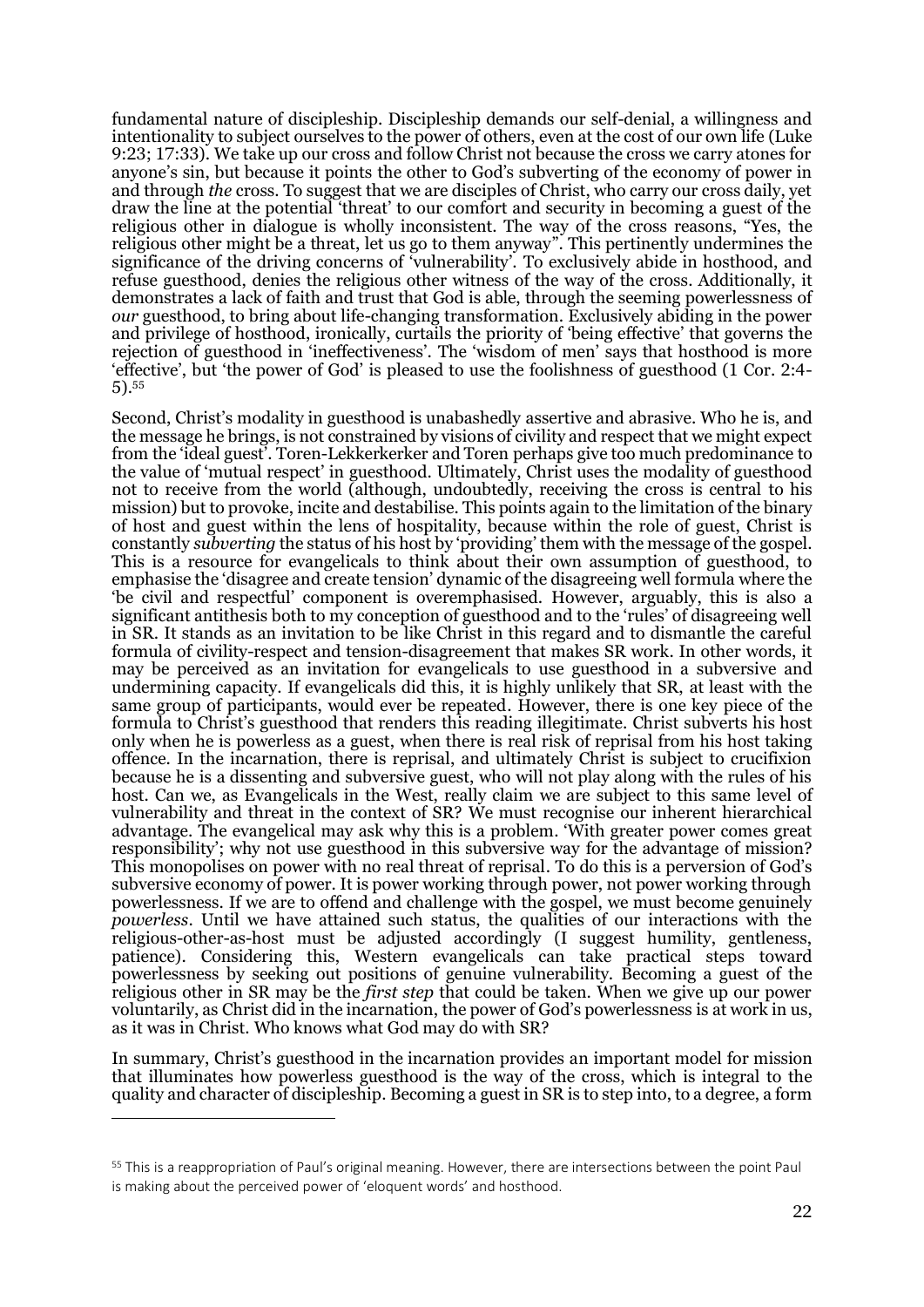of powerlessness, or at least to 'give up' the power of hosthood. Christ's subversive guesthood can also encourage evangelicals to 'disagree and create tension' in the guest role, but this must be tempered by an assessment of the hierarchical advantage we hold, which should accordingly adjust our emphasis on the 'be civil and respectful' component of the disagreeing well formula. Becoming a dominant host or a subversive guest for the sake of the gospel is inappropriate if we are exercising hierarchical advantage, with no fear of reprisal. This highlights an important question about the nature of evangelism and power: to what degree should the 'offence' of the gospel, and its undermining capabilities, only be exercised when we are exposed to genuine threat? This is a key issue in considering the place of evangelism in the evangelical West, and worthy of more attention than I can offer in this dissertation.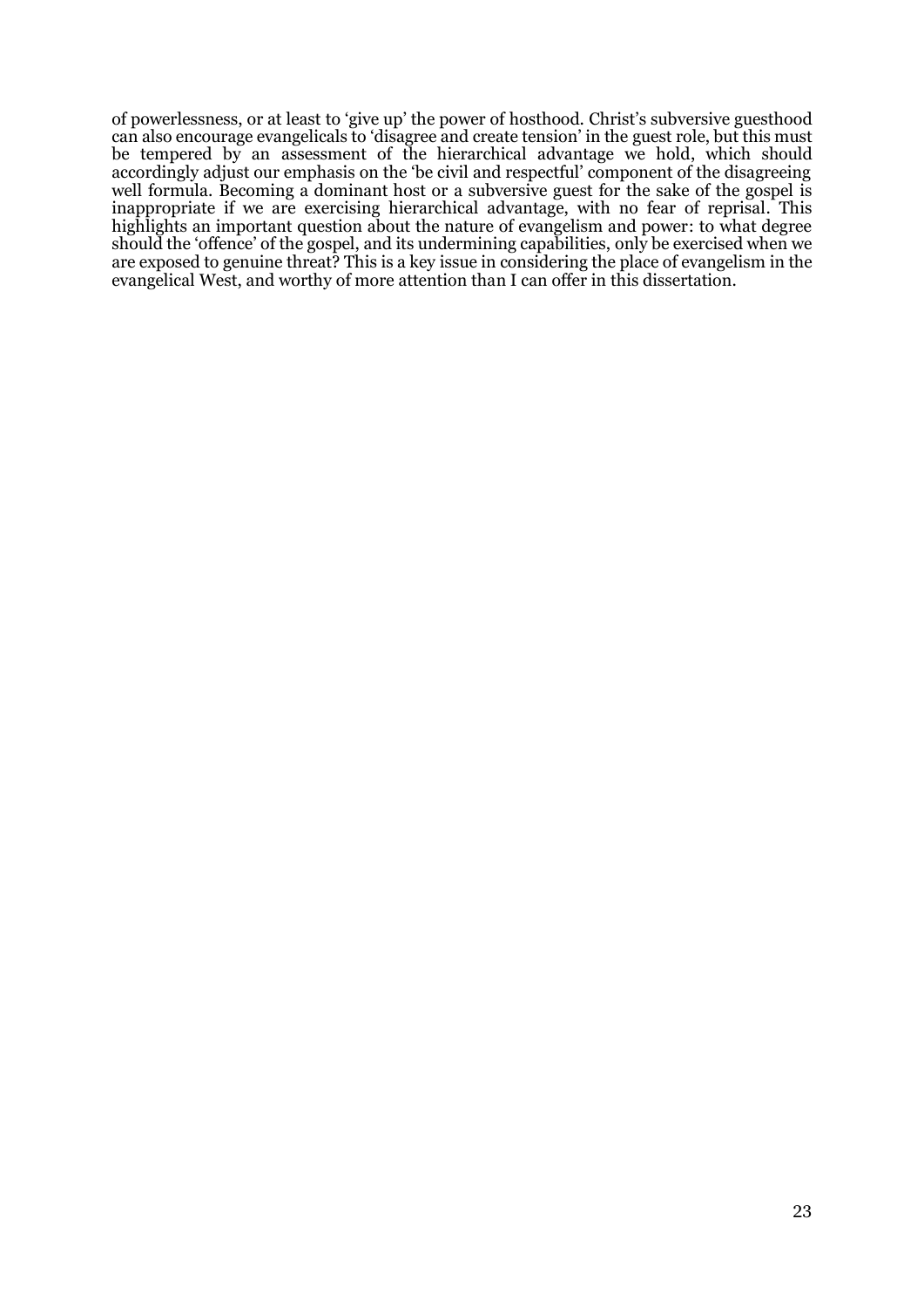# Section V - Epilogue: Mystery

In this chapter I observe key issues, highlight limitations, and suggest areas for further research and development. Primarily, I focus on the concept of reconciliation and suggest that how evangelicals think about reconciliation is of utmost importance for establishing participation in SR as a guest. Ultimately, I conclude that reconciliation is a mystery that we both 'Participate' in and 'Partner' with God towards. Becoming a guest may require us to momentarily suspend our emphasis on the priority of conversionism in order to value the priority of relationships. I use a further polarity (Relationship AND Results) to help define the goal of mission and to describe the various tensions that exist in a conception of reconciliation that is understood as intertwining the outputs of theological-to-anthropological and anthropological-to-anthropological reconciliation.

Key questions, issues, and limitations:

- 1) The aim of my theological reflection has been to redress and challenge reasons for evangelical non-participation in SR on the grounds of an unwillingness to become a guest, diagnosing the key issues to be 'vulnerability', 'compromise', and 'ineffectiveness'. Field work that substantiates the evangelical perspective I have represented would be of value in order to ensure my response is relevant to the evangelical dilemma.
- 2) Similarly, the response I have offered would also need to prove compelling to an evangelical audience. Have I legitimised and necessitated guesthood insomuch as to compel an *evangelical* to explore SR? Disseminating this work amongst evangelical readers and editing its format for communication to a lay audience would provide invaluable feedback for understanding the weaknesses of my argument, and how to improve them.
- 3) I have described SR as a valuable and unique missiological opportunity because it provides evangelicals with an audience of committed members of other faiths that they otherwise would not engage with. I have assumed that evangelicals are not finding other creative ways of doing this that might not require guesthood, and where hierarchical advantage is still retained. My core assumption is that hierarchical advantage needs to be equalised in order to provide a suitably appealing context for members of differing faiths to meet without the threat of an overt proselytising agenda. However, if my argument that guesthood is necessary proves compelling to evangelical audiences, then this concern is largely obsolete.

#### Relationships AND Results

The evangelical conception of reconciliation is key to understanding whether SR could be deemed a compelling, legitimate, and valuable missiological activity. So far, I have suggested that reconciliation with God is necessitated upon our willing disposition to be reconciled to the religious other because God appears to us as the religious other ('Samaritan-like'). Being a guest-of-the-religious other is indicative of our openness to God the stranger, and therefore our capacity for our own reconciliation with God.I have argued that this establishes a modality in mission that should seek reconciliation with God always alongside a commitment to being reconciled with others. I have described this concept of reconciliation as intertwining the action and output of theological-to-anthropological with anthropological-to-anthropological reconciliation. SR provides an opportunity for evangelicals to build and form relationships with the religious other which otherwise might prove unlikely; SR is a context for anthropological-to-anthropological reconciliation. However, does SR also provide an opportunity for the intertwined counterpart: theological-to-anthropological reconciliation? In other words, is SR a legitimate context for evangelism? If it is not, are evangelicals able to be truly authentic? We can return to the issue we raised in 'ineffectiveness': is solely focusing on building relationship with others a trivial and neglectful priority when salvation hangs in the balance? Reconciliation may be holistic and intertwined, but theological-to-anthropological reconciliation is the spearhead that enables anthropological-to-anthropological reconciliation: we are reconciled to one another *in and through* Christ. Mission without a clear context that enables a modality for the priority of conversionism is illegitimate. However, as we have already observed, if evangelicals insist on holding onto an overt evangelical agenda as a necessary and sustained characteristic of mission, then they are unlikely to end up engaging, at all, with the most committed members of other faiths. This begins to highlight the tensions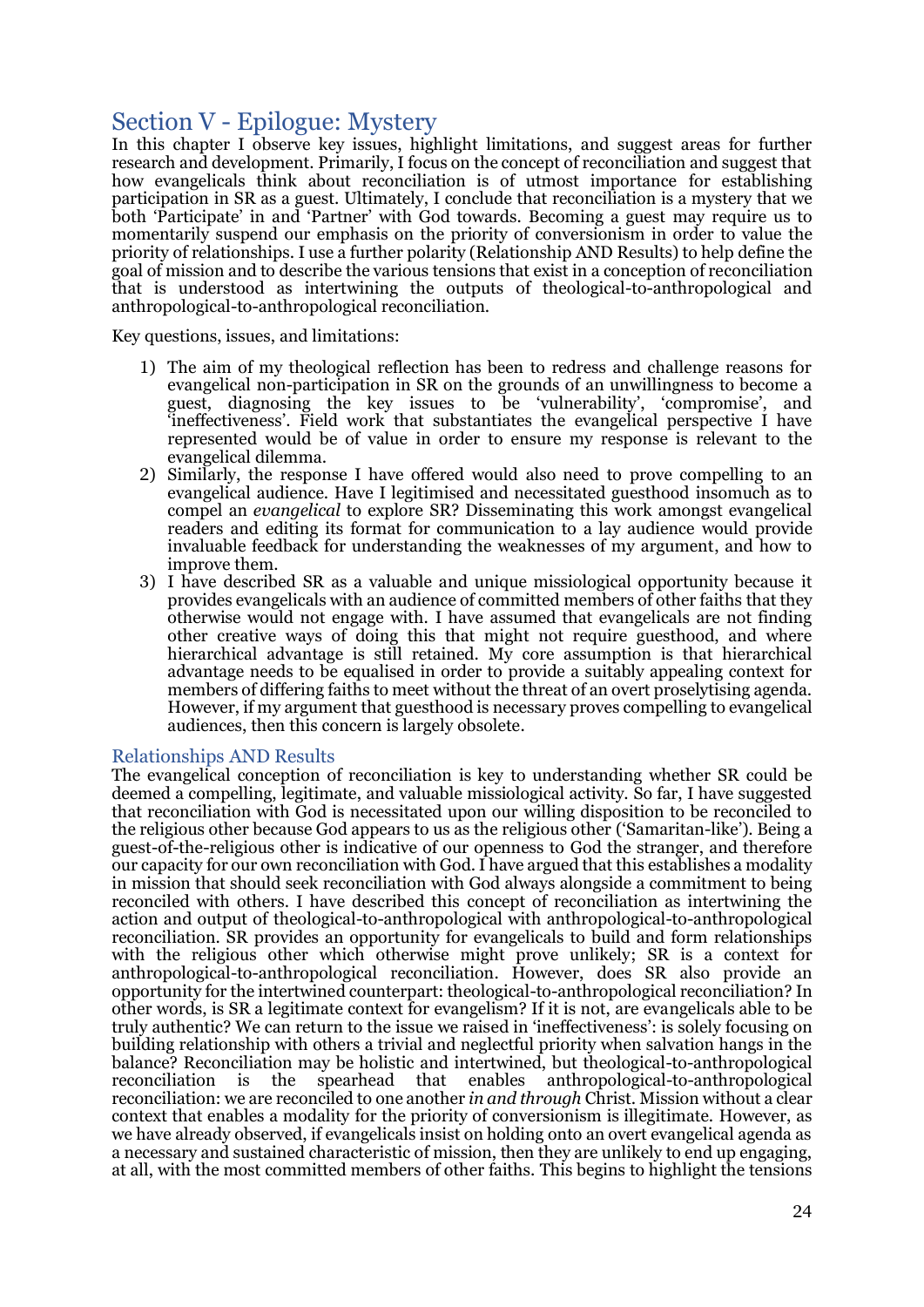between two poles, and the dangers of the emphatic evangelical position I have just described. These tensions can be illustrated by a 'Relationships AND Results' polarity map (which, when poorly managed, is approached with a Relationships OR Results agenda):

'Results' produces a modality in mission of monological hosthood. If dialogue or guesthood is implemented, it is only a means to an end of upholding the priority of conversionism. 'Results' refers to theological-to-anthropological reconciliation and 'Relationships' refers to anthropological-to-anthropological reconciliation. The goal of polarity management is to recognise that emphasis on only one position will inevitably create an inadequate and

# Reconciliation

| L+                                                                                                                                                                                                                                                                                                                                                                                                                                                                                                                                                                       |                                                                                                                                                                                                                                                                                                                                                                                                                                                                                                                                                                                                           | $R+$ |
|--------------------------------------------------------------------------------------------------------------------------------------------------------------------------------------------------------------------------------------------------------------------------------------------------------------------------------------------------------------------------------------------------------------------------------------------------------------------------------------------------------------------------------------------------------------------------|-----------------------------------------------------------------------------------------------------------------------------------------------------------------------------------------------------------------------------------------------------------------------------------------------------------------------------------------------------------------------------------------------------------------------------------------------------------------------------------------------------------------------------------------------------------------------------------------------------------|------|
| Committed members of other faiths can<br>access the gospel and the witness of<br>Christians.<br>Christians are seen to have integrity,<br>genuine love, and perseverance with<br>those of other faiths.<br>Relationships are valued as an end in<br>themselves.<br>Relationships<br>The gospel 'loses its challenge'.<br>Maintaining positive relationships is<br>prioritised over the potential offence that<br>the gospel causes.<br>Christian distinctiveness and the message<br>of the gospel become secondary within<br>mission.<br>The Church does not grow.<br>L- | The gospel is faithfully, clearly, and<br>$\bullet$<br>authoritatively proclaimed.<br>The challenge of repentance is not shied<br>$\bullet$<br>away from, even if it creates tension in<br>relationships.<br>People come to faith and the Church<br>$\bullet$<br>grows.<br>Results<br>Committed members of other faiths are<br>excluded from hearing the gospel and the<br>witness of Christians.<br>Committed members of other faiths are<br>$\bullet$<br>'dehumanised'. Christians' relationships<br>with others are only a means to an end of<br>conversion.<br>Those who won't convert are alienated. | $R-$ |
| $c_{1,1,1}$ , $c_{1,1}$<br>1.1.1                                                                                                                                                                                                                                                                                                                                                                                                                                                                                                                                         |                                                                                                                                                                                                                                                                                                                                                                                                                                                                                                                                                                                                           |      |

unfaithful response within mission.

If we focus only on 'Results' then, yes, we will see the positive benefits listed in 'R+'. However, we will suffer (proportionately with our misemphasis) the negative outcomes listed in 'R-'. A holistic, balanced, and faithful approach to interfaith engagement must recognise the negative impacts of 'R-' as a result of misemphasis on 'Results' and learn to see the value of 'Relationships' in 'L+'. The difference between a poorly managed and a well-managed polarity is whether we are *static* and emphasise only one position, or whether we are dynamic, moving between the two positions, where we begin to optimise the positives of both positions ('L+' and  $(R+')$  whilst minimising the negative implications of both positions ( $\hat{L}$ -' and  $\hat{R}$ -'). The challenge with dynamic movement is that it creates tension and contradiction. It welcomes 'mystery'. There are irresolvable and paradoxical tensions between the two positions, yet they are both crucial for mission. This leads me to posit that one way to resolve the 'reconciliation' issue I have described is for evangelicals to develop a higher tolerance for mystery in their conceptions of mission and, as I have argued above, conceptions of understanding God (Unknowable AND Knowable). Entering SR as a guest is latent with the tensions of the dynamic of hospitality. It is also latent with the tension of the Relationships AND Results polarity. To be a guest *and* a host in SR is to be a 'Participant' to the emphasis of 'Relationship AND Results' - God is reconciling the world to himself through Christ Jesus. To be a guest *and*  a host in SR is also to be a 'Partner' with God, and with the religious other, to the positive effects of both the 'Relationship' and 'Results' poles. To really grapple with these tensions is to have understood the nuanced depths of 'disagreeing well'. SR is a place to listen, to learn, be curious, civil and respectful, to build relationships with the religious other. It is *also* a place to challenge and be challenged, to disagree, to welcome tension, and to explore the depths of our distinctiveness. All of this is to say that reconciliation, as an intertwined process of two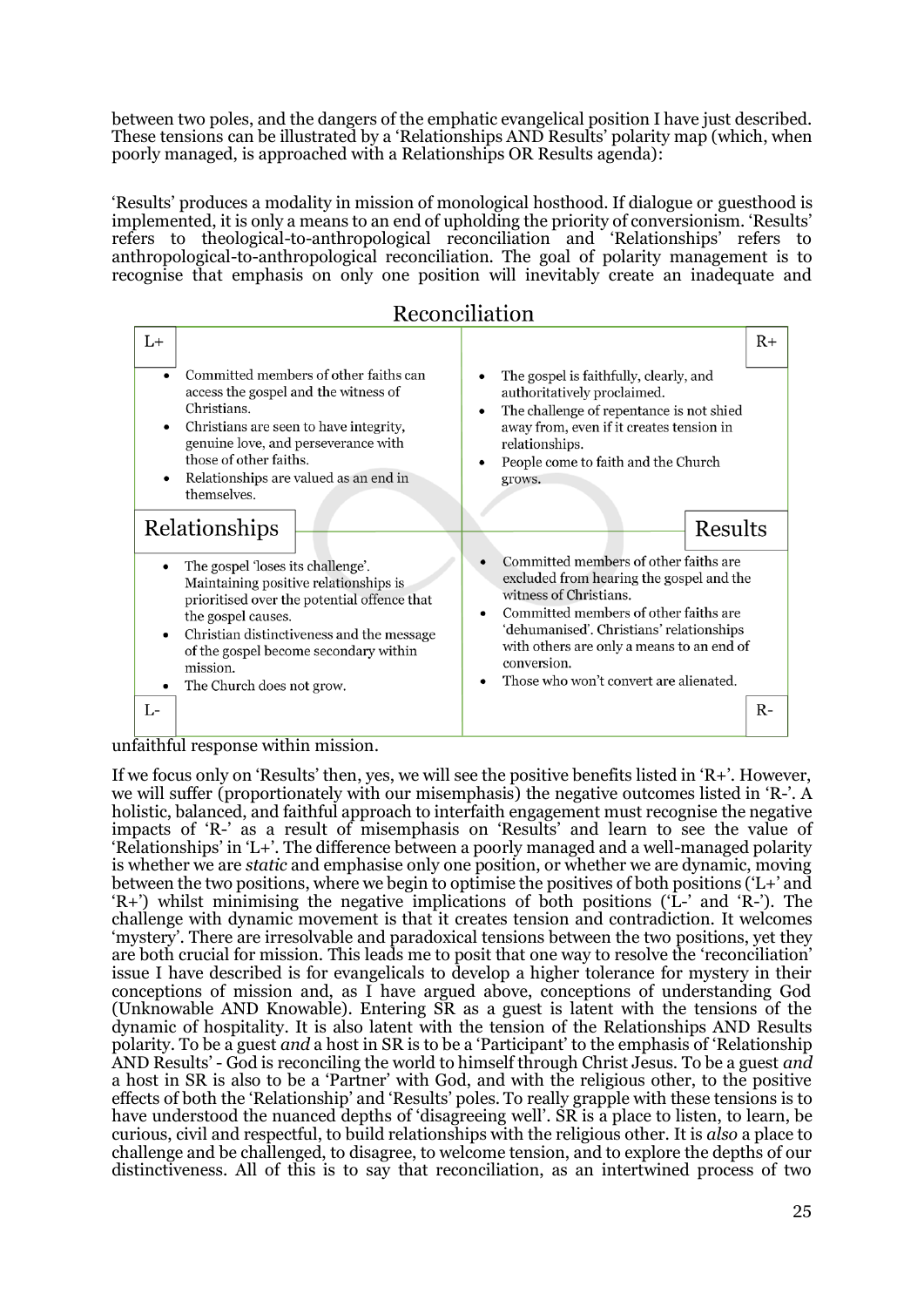priorities, cannot be spearheaded by theological-to-anthropological reconciliation (as illustrated by the polarity map). The two *must* occur simultaneously in the tensions of a mystery.

One possible source of relief to the tensions inherent in the mystery of reconciliation could be summarised in the dual meaning of the word 'suspense'. SR is an inherently *suspenseful*  activity because one senses the tension between the dual priorities of reconciliation: 'I am here to build understanding, create relationships, and disavow prejudice, yet I care for the religious other's salvation.' And, on this basis, SR can be thought of as an activity where the priority of proselytism is momentarily *suspended*, at least in an explicit and overt manner, for an act of anthropological-to-anthropological reconciliation to take place. However, part of entering the mystery of SR is to accept that God is at work in the holistic reconciliatory capacities of these encounters, beyond what we can conceive or control (theological-to-anthropological reconciliation). To do this is to revoke the control of hosthood. It is to become a guest: a guest of the religious other, a guest of God.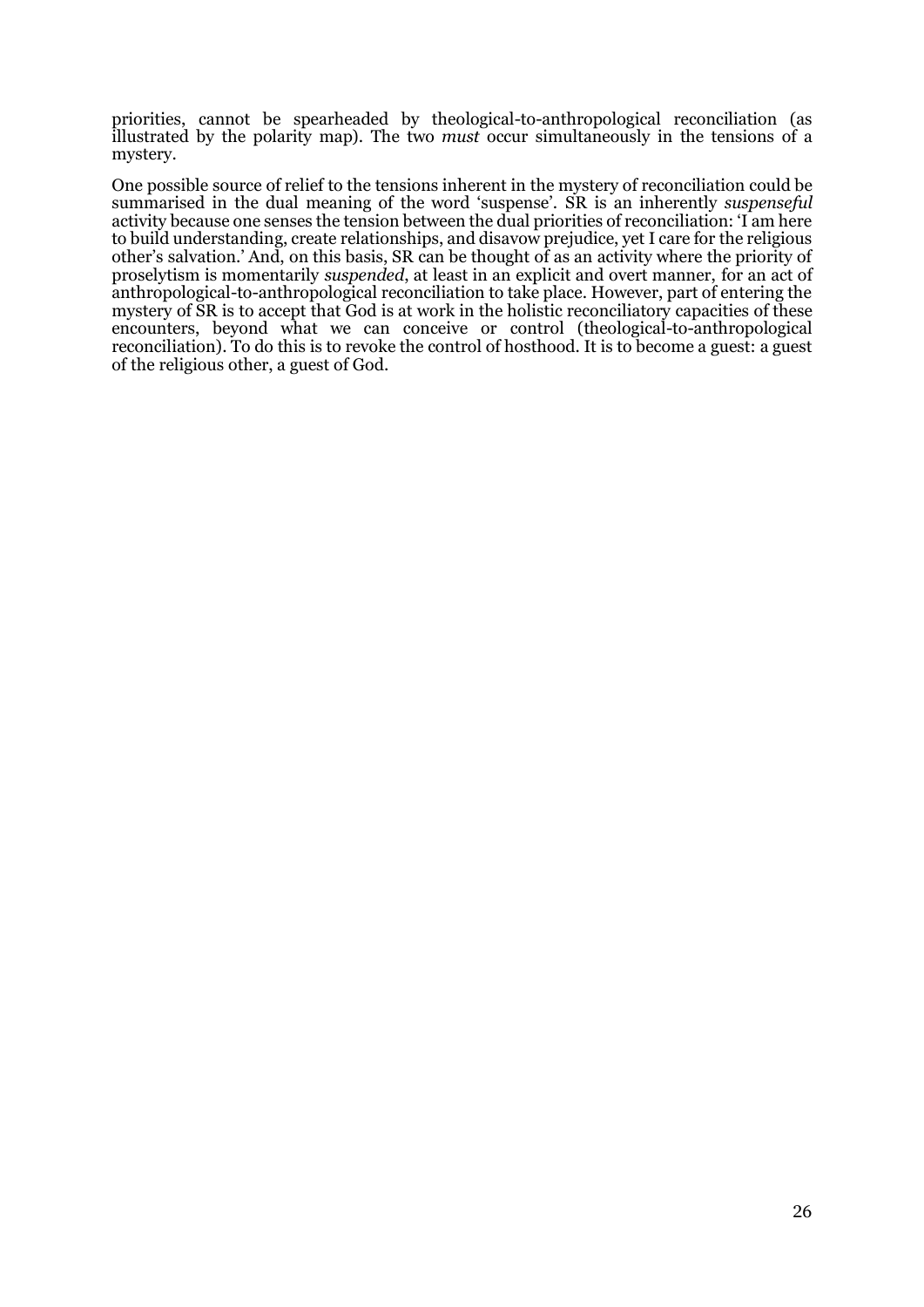# Bibliography

Works cited

Burge, Gary, *The Anointed Community*: *The Holy Spirit in the Johannine Tradition* (Grand Rapids: Eerdmans, 1987)

Cole, Graham, *The God who Become Human*: *A biblical theology of the incarnation* (Illinois: IVP, 2013)

Ford, David, *The Promise of Scriptural Reasoning*, (Oxford: Blackwell, 2006)

Garrard, David, 'Questionable Assumptions in the Theory and Practice of Mission', Journal of the European Pentecostal Theological Association 26:2 (2015) 102-112

Greggs, Tom, 'Legitimizing and Necessitating Inter-Faith Dialogue', *International Journal of Public Theology* 4 (2010), 194–211

Greggs, Tom, *New Perspectives for Evangelical Theology*, (London: Routledge, 2010)

Green, Joel, B., *The Gospel of Luke* (Cambridge: Eerdmans, 1997)

Johnson, Barry, *Polarity Management: Identifying and Managing Unsolvable Problems*  (Massachusetts: HRD Press, 2014)

Johnson, Barry; Oswald, Roy, *Managing Polarities in Congregations* (Maryland: Rowman & Littlefield, 2014)

Johnson, Luke, *The Gospel of Luke* (Collegeville: The Liturgical Press, 1991)

Sarisky, Darren, 'Religious Commitment in Scriptural Reasoning', *Modern Theology* 36:2 (2020), 317-335

Sheringham, Colin; Daruwalla, Pheroza, 'Transgressing Hospitality: Polarities and Disordered Relationships?', in *Hospitality: A Social Lens*, 1st ed. (Amsterdam: Elsevier Ltd., 2007)

Snyder, Sarah, 'A word about the Word' in *New Perspectives for Evangelical Theology* (Abingdon: Routledge, 2010)

Rutledge, Fleming, *The Crucifixion* (Grand Rapids: Eerdmans, 2015)

van den Toren-Lekkerkerker, Berdine; van den Toren, Benno, 'From Missionary Incarnate to Incarnational Guest: A Critical Reflection on Incarnation as a Model for Missionary Presence', *Transformation* 32, (April 2015) 81-96

Ward, Pete, 'Alpha – The McDonaldization of Religion?' *Anvil* Volume 15 No. 4 (1998), 279- 286

Wells, Sam, *Incarnational Mission: being with the world* (London: Canterbury Press, 2018)

Wells, Sam, *Nazareth Manifesto* (Sussex: John Wiley & Sons Ltd, 2015)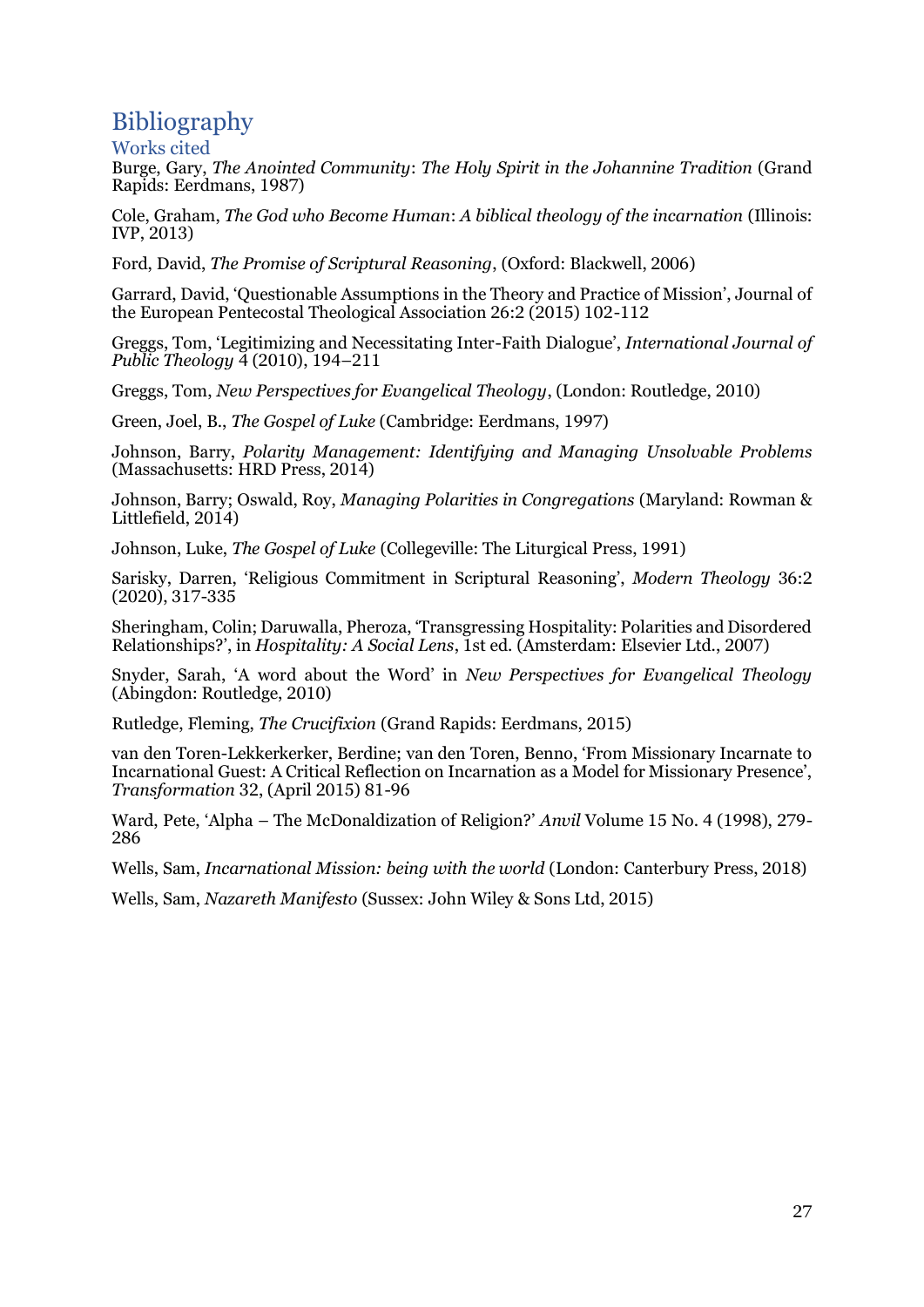Websites cited <https://www.rosecastle.com/rcf/home> (13 September 2021)

'Website for the Alpha course', <https://www.alpha.org/> (13 September 2021)

'John Starke article on incarnational mission: TGC', [https://www.thegospelcoalition.org/article/the-incarnation-is-about-a-person-not-a](https://www.thegospelcoalition.org/article/the-incarnation-is-about-a-person-not-a-mission/)[mission/](https://www.thegospelcoalition.org/article/the-incarnation-is-about-a-person-not-a-mission/) (13 September 2021)

'Tim Chester blog post on incarnational mission', <https://timchester.wordpress.com/?s=incarnational+mission&submit=Search> (13 September 2021)

'Can members of a Scriptural Reasoning group try to convert each other?', <http://www.scripturalreasoning.org/faqs.html> (13 September 2021)

Cambridge Interfaith Programme and Rose Castle Foundation SR website', <http://www.scripturalreasoning.org/what-is-scriptural-reasoning.html> (13 September  $\overline{2021)}$ 

#### Works consulted

Barnes, Michael, S., J., *Interreligious Learning: Dialogue, Spirituality and the Christian Imagination* (Cambridge: Cambridge University Press, 2014)

Billings, J., Todd, 'Incarnational Ministry and Christology: A Reappropriation of the Way of Lowliness' *Missiology: An International Review* Vol. 32, No.2 (April 2004), 187-201

Bonnie, Lewis, 'Interfaith friendship as incarnational mission practice' *Missiology: An International Review* Vol. 47 (2019), 6-17

Fields, Jennifer, 'Questioning the Promotion of Friendship in Interfaith Dialogue', PhD Thesis, Cambridge, 2019

Gittins, Anthony, 'Beyond Hospitality? The Missionary Status and Role Revisited' *International Review of Mission* Vol.83 No.330 (1994), 397-416

Guder, Darrell, *The Incarnation and the Church's Witness* (Eugene: Wipf and Stock, 2004)

Newbigin, Lesslie, *The Gospel in a Pluralist Society* (London: SPCK, 1989)

Newbigin, Lesslie, *The Open Secret: An Introduction to the Theology of Mission* (Grand Rapids: Eerdmans, 1995)

Ochs, Peter, *Religion Without Violence: The Practice and Philosophy of Scriptural Reasoning* (Eugene: Cascade, 2019)

Ward, Frances; Coakley, Sarah, *Fear & Friendship: Anglicans Engaging with Islam* (London: Continuum International Publishing, 2012)

Wells, Samuel; Owen, Marcia, A., *Living Without Enemies: Being Present in the Midst of Violence* (Illinois: IVP, 2011)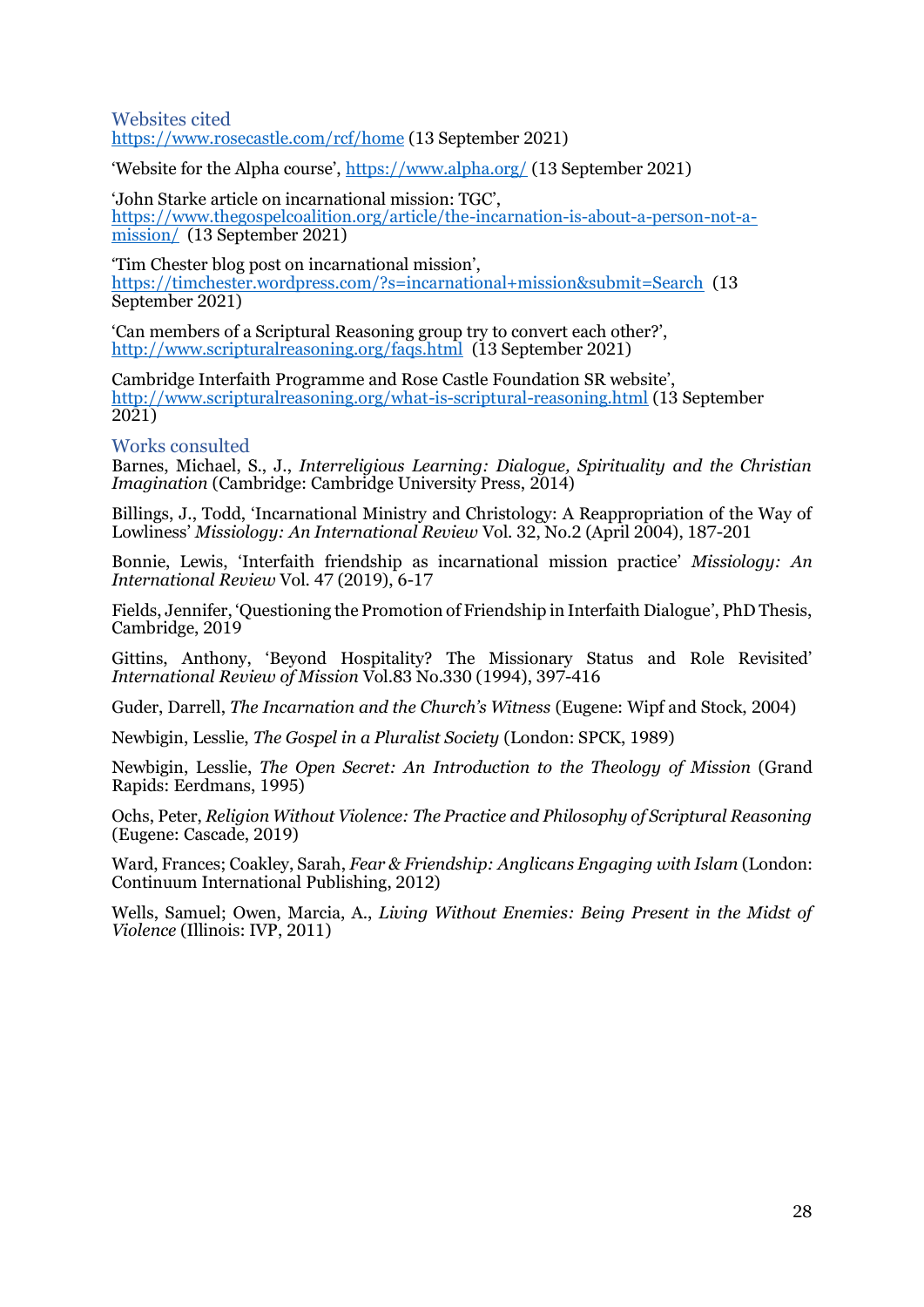# Cranmer Hall MA in Theology and Ministry

# **Supervision Record Form**

# **Name of Student: REDACTED**

**Title of dissertation:** 'Incarnational Guesthood': A Missiology for Evangelicals Engaging in the Practice of Scriptural Reasoning (changed as of 02/09/21 (see below) to *A Theology of Mission for Scriptural Reasoning, Guesthood: The Good Samaritan, The Incarnation, and Mystery).* 

# **Date of meeting: 02/02/2021 Time from: 10AM to: 11AM**

# **Points raised and discussed:**

- Three sections outlined helpful for an overview of project. However, care needs to be taken to ensure that writing maximises and prioritises the flow of argument rather than rigidly working through the categories of the project.
- Need to re-emphasise the argument of Wells of with as an 'end in itself' and to establish sound analysis and critique of this as the Foundation for the project (Andrew Grinnell's doctoral thesis is a good piece of source material for this, though located in a social inequality setting rather than interfaith). The argument for 'with as an end in itself' must be formed in such a way as to be compelling and engage with the nuances of the evangelical audience.
- Following this, 'with as an end in itself', rooted in the incarnation, needs to recognise and reflect upon the difference between *being* Christ and being a witness to Christ, what are the differences and how does each inform our missiological 'mode of being'?
- Barth's logic of divine priority will provide a helpful lens through which to analyse particularity in interfaith engagement. Especially re inculturation/contextualisation.
- The project will be complemented if you broaden your reading of 'with as an end in itself' outside of the language audience of Wells, e.g., look at Lochhead's dialogical imperative ('with' as dialogical encounter).
- The argument will need to direct the reader to what SR achieves for *us* rather than focusing on missiological outcomes rendered to the 'other'. i.e., how does SR sanctify and form us as disciples of Christ?

# **Proposed action by student:**

- Move to note-taking and draft chapter writing in time for the next supervision.
- Would you be okay if I proposed that I had minimum 6,000 words of draft material prepared for our next supervision? I have started writing since our last supervision and find that the process of writing and arranging the material is quite iterative. I think I might struggle to suggest I'll have a defined chapter on X section in the present, though undoubtedly that will materialise in a structured form as I work on it over the next few weeks/months.

# **Action by supervisor:**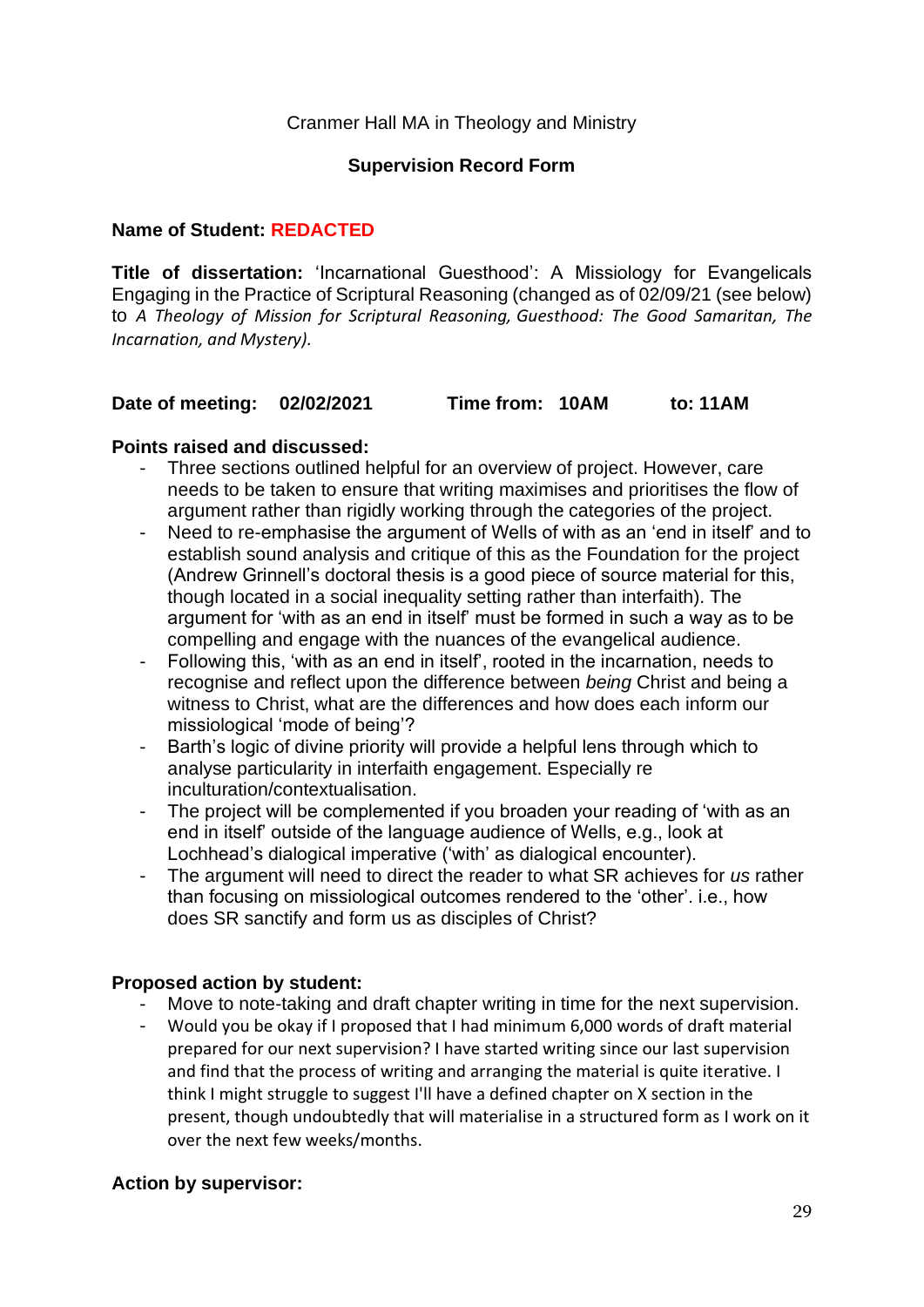# **Agenda for next supervision:**

- Re-examine proposed structure and flow of argument. Check intersection of themes are not 'wasted'.
- Review draft chapters on material related to Greggs and Sarisky.

**Date and time of next supervision:**.27 April 10AM

**Supervisor's signature: Student's signature:**

**Both student and supervisor should retain a copy of the completed form as a formal record of the meeting and of the discussion that took place.** 

**Date of meeting: 04/05/2021 Time from: 10:45 to:** 

**Points raised and discussed:**

- Comments on the document.
- Referencing (you are aware of this).
- Finding another way of conveying SW's 'with'. ('with' / *with* / 'being with') (nb. footnote on this).
- Proofread / Check use of dashes (and semi-colons).
- Few thoughts on where next.

# **Proposed action by student:**

REDACTED to submit next section (theological reflection - 5/6K words) to WJF on 26<sup>th</sup> July (and WJF to review and send back with comments). REDACTED to submit whole draft to WJF on evening of 11<sup>th</sup> Aug REDACTED to submit on 11<sup>th</sup> September

# **Action by supervisor:**

**Agenda for next supervision:** Reading over the whole thesis ready for final changes

**Date and time of next supervision:.** 2<sup>nd</sup> Sept 1530

**Supervisor's signature: Student's signature:**

**------------------------------------------------------------------------------------------------------**